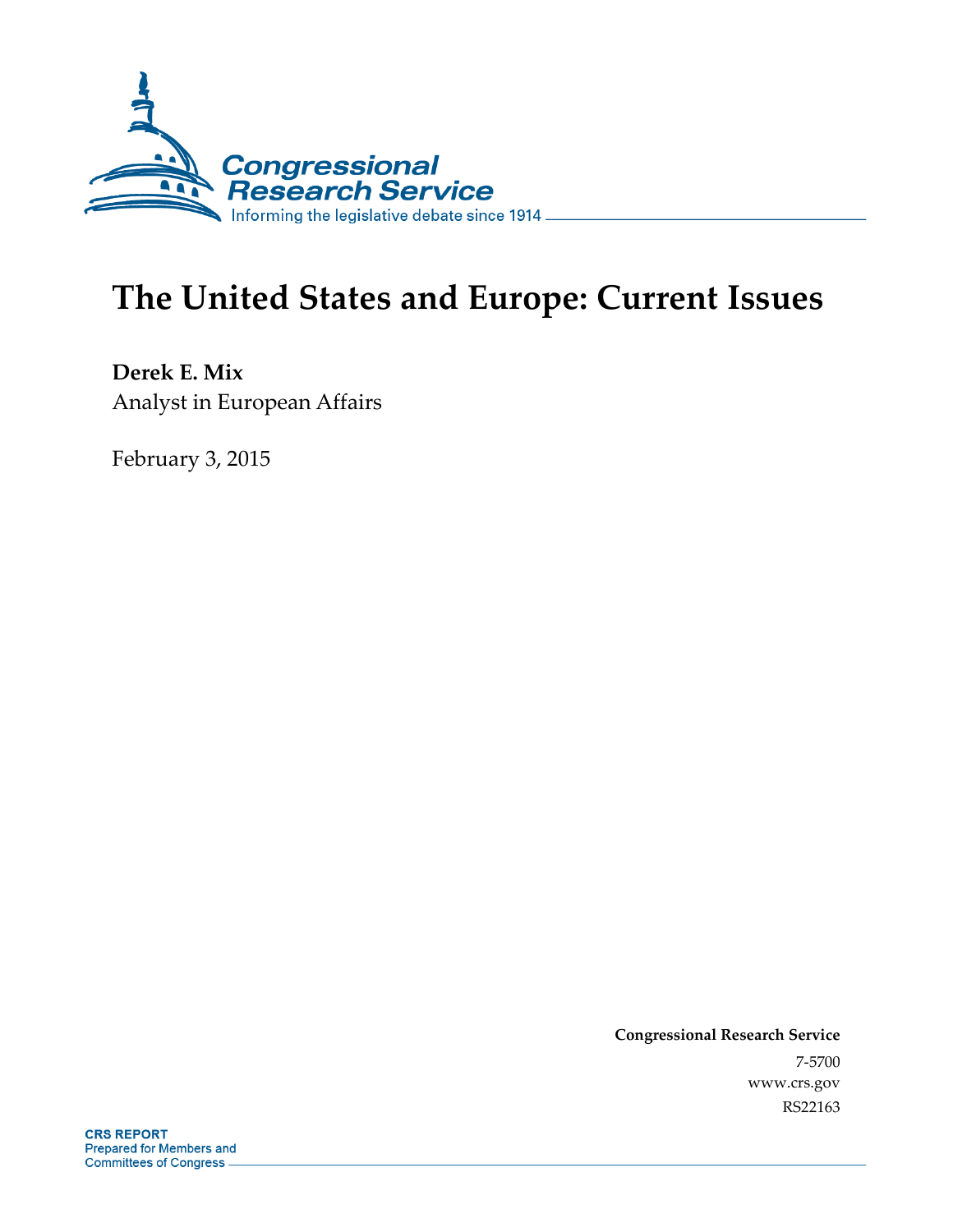### **Summary**

Due to extensive cooperation on a wide range of issues, the relationship between the United States and Europe is often called the transatlantic partnership. The two sides have many common values and concerns, and have grown increasingly interdependent in terms of security and prosperity. The transatlantic relationship and the main areas of U.S.-European cooperation and shared interest are likely to have continuing implications for U.S. policy during the  $114<sup>th</sup>$ Congress. Members of Congress may have an interest in considering the dimensions and dynamics of current issues in U.S.-European relations in the course of oversight or legislative activities, or in the context of direct interactions with European legislators and officials.

According to most observers, the overall tone of transatlantic relations during the Obama Administration has been largely positive. At the same time, a constructive tone does not necessarily translate into tangible results with regard to foreign policy objectives or other goals. With respect to certain issues, U.S. and European policies have been at odds and have generated friction in the relationship from time to time.

This report summarizes key issues that both illustrate the nature of U.S.-European cooperation based on shared interests and present challenges in terms of the efficacy of such cooperation:

- U.S. and European relations with Russia have become more adversarial in the context of Russia's annexation of Crimea and its actions destabilizing Ukraine. The United States and the European Union (EU) have imposed sanctions that, combined with low oil prices, have harmed the Russian economy. Rising tensions with Russia have altered previous assumptions about European security and affected debates about the future of the North Atlantic Treaty Organization and European energy security.
- The United States and European countries have been cooperating in efforts to counter the Islamic State and seek a political solution to the conflict in Syria. Recent estimates suggest that upward of 3,000 European citizens have traveled to Syria and Iraq to join groups involved in the conflict, and the potential threat posed by returning "foreign fighters" has become a central concern. U.S.-EU counterterrorism cooperation has been strong since 9/11, although differences regarding data privacy have posed some key information-sharing challenges.
- The United States and Europe remain central actors in negotiations seeking to reach an agreement that ensures that Iran's nuclear program can be used solely for peaceful purposes. While an extensive array of U.S. and EU sanctions have worked to isolate and pressure Iran, the final outcome of talks remains uncertain.
- The United States and EU share broad objectives with regard to resolving the Israeli-Palestinian conflict. Increased European support for recognizing Palestinian statehood, however, has diverged from the approach taken by the United States and strained Europe's relationship with Israel.
- The United States and the EU have the largest trade and investment relationship in the world. The two sides have been negotiating a free trade agreement, the Transatlantic Trade and Investment Partnership (TTIP) aimed at boosting jobs and growth on both sides, but obstacles could make it difficult to conclude a deal by the end of 2015. While the conditions that fueled the Eurozone crisis from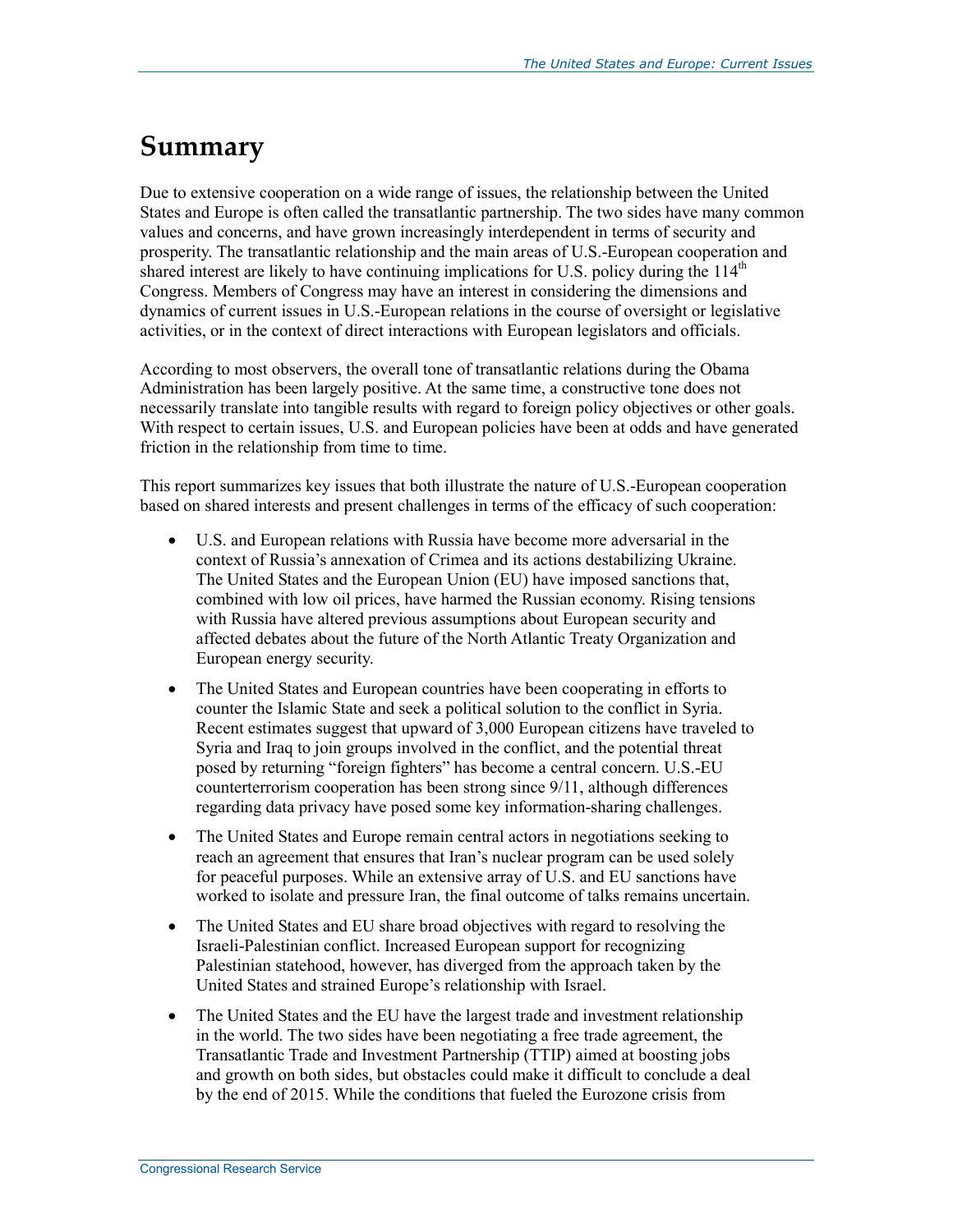2010-2012 appear to have stabilized, there is considerable doubt that underlying economic problems in Europe have been fully resolved.

- Allegations of U.S. spying and surveillance programs in Europe have caused a sharp backlash and damaged transatlantic trust. Although tensions appear to have proven manageable and U.S. intelligence cooperation with European governments continues, data privacy concerns could complicate future talks on U.S.-EU information-sharing agreements.
- The United States takes over the chairmanship of the Arctic Council in May 2015. The Artic is increasingly viewed as a region of potential economic and geopolitical importance.

As the United States and Europe face a changing geopolitical environment, some observers assert that the global influence of the Euro-Atlantic partnership is in decline. In addition, the Obama Administration's announced intention of "re-balancing" U.S. foreign policy toward Asia has caused some anxiety among Europeans. Overall, however, most analysts maintain that the United States and Europe are likely to remain one another's closest partner, and that U.S.-European cooperation is likely to remain the foundation of international action on a wide range of critical issues.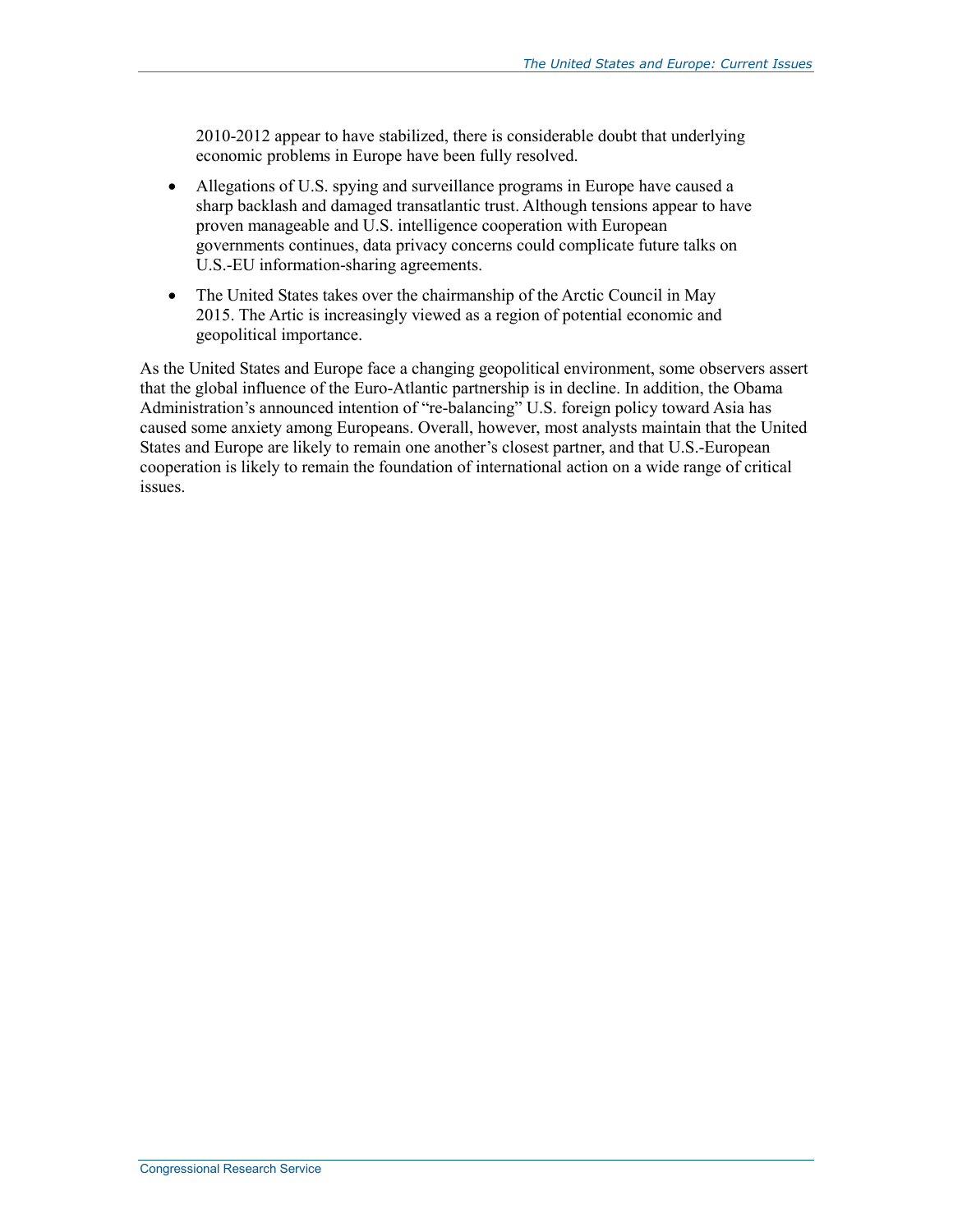## **Contents**

### Contacts

|--|--|--|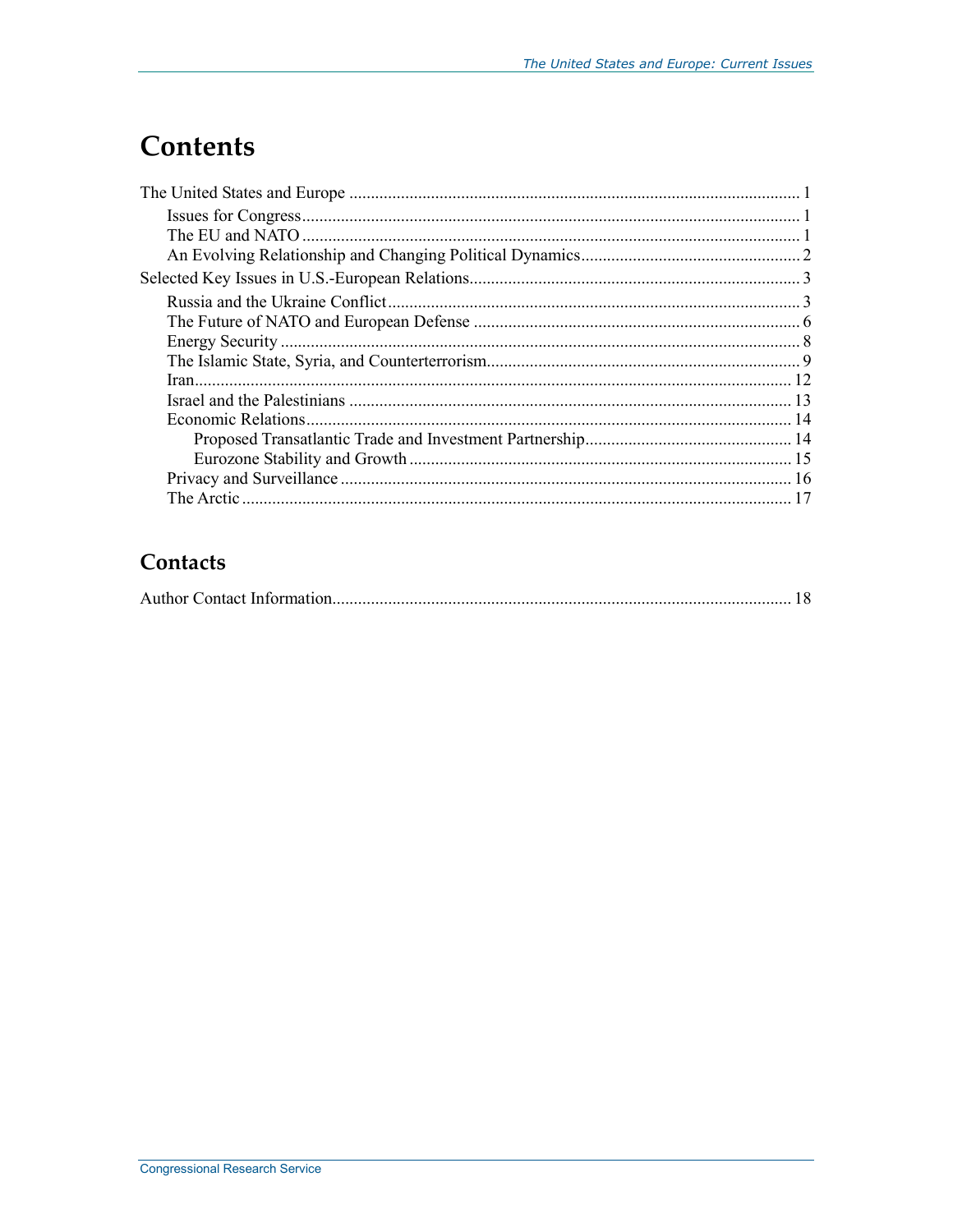## **The United States and Europe**

Common values, overlapping interests, and shared goals are the foundation of what is often described as the transatlantic partnership between the United States and Europe. Many observers stress that in terms of security and prosperity the United States and Europe have grown increasingly interdependent. Both sides of the Atlantic face a common set of challenges, including a broad range of economic concerns as well as terrorism, nuclear proliferation, and armed conflict or other forms of instability in many parts of the world. Both sides are proponents of democracy, open societies, human rights, and free markets. Supporters of close U.S.-European cooperation argue that neither the United States nor Europe can adequately address the wide array of global concerns alone, and that the track record shows the two sides can accomplish much more when they work together. The United States and Europe also share a huge and mutually beneficial trade and investment relationship. This report summarizes key areas of shared interest and cooperation and highlights some of the main challenges in the transatlantic relationship.

#### **Issues for Congress**

The activities of the U.S. Congress frequently involve issues that have a European dimension, including economic, security, and diplomatic issues. Members of Congress often interact directly with European legislators and officials to discuss a wide variety of topics. In the course of legislative activities or in exercising oversight of U.S. foreign policy, Members of Congress may choose to consider the dynamics of U.S.-European cooperation in terms of benefits versus shortcomings, alignment versus divergence, or partnership versus competition.

Many Members of Congress have long supported a close transatlantic relationship and have seen the European Union (EU), the North Atlantic Treaty Organization (NATO), and the idea of a Europe "whole and free" as supporting and advancing U.S. interests. During the Cold War, many viewed a more integrated and united Europe as a way to counter the Soviet Union. More recently, congressional interest in Europe tends to be rooted in a U.S. need for like-minded partners in facing global challenges. At various times over the years, however, Members have also been concerned when U.S. and European policy positions have conflicted, have doubted the degree of cooperation offered by Europe, or have questioned whether Europe might somehow constrain U.S. policy choices.

#### **The EU and NATO**

By almost any measure, the institutional pillars of the Euro-Atlantic community, NATO and the EU, have proven successful in promoting prosperity and security in Europe. The U.S. Congress and successive U.S. Administrations have strongly supported both institutions as means to foster democratic states, reliable military allies, and strong trading partners.

While strong bilateral relationships between the United States and individual European countries remain a vital foundation for transatlantic relations, the relationship between the United States and the EU has been taking on a growing significance. The EU has become an increasingly important interlocutor for the United States because its 28 member countries now take common decisions and formulate common policies in a wide range of areas, including many economic and social issues and a growing number of law enforcement and judicial matters, at the level of the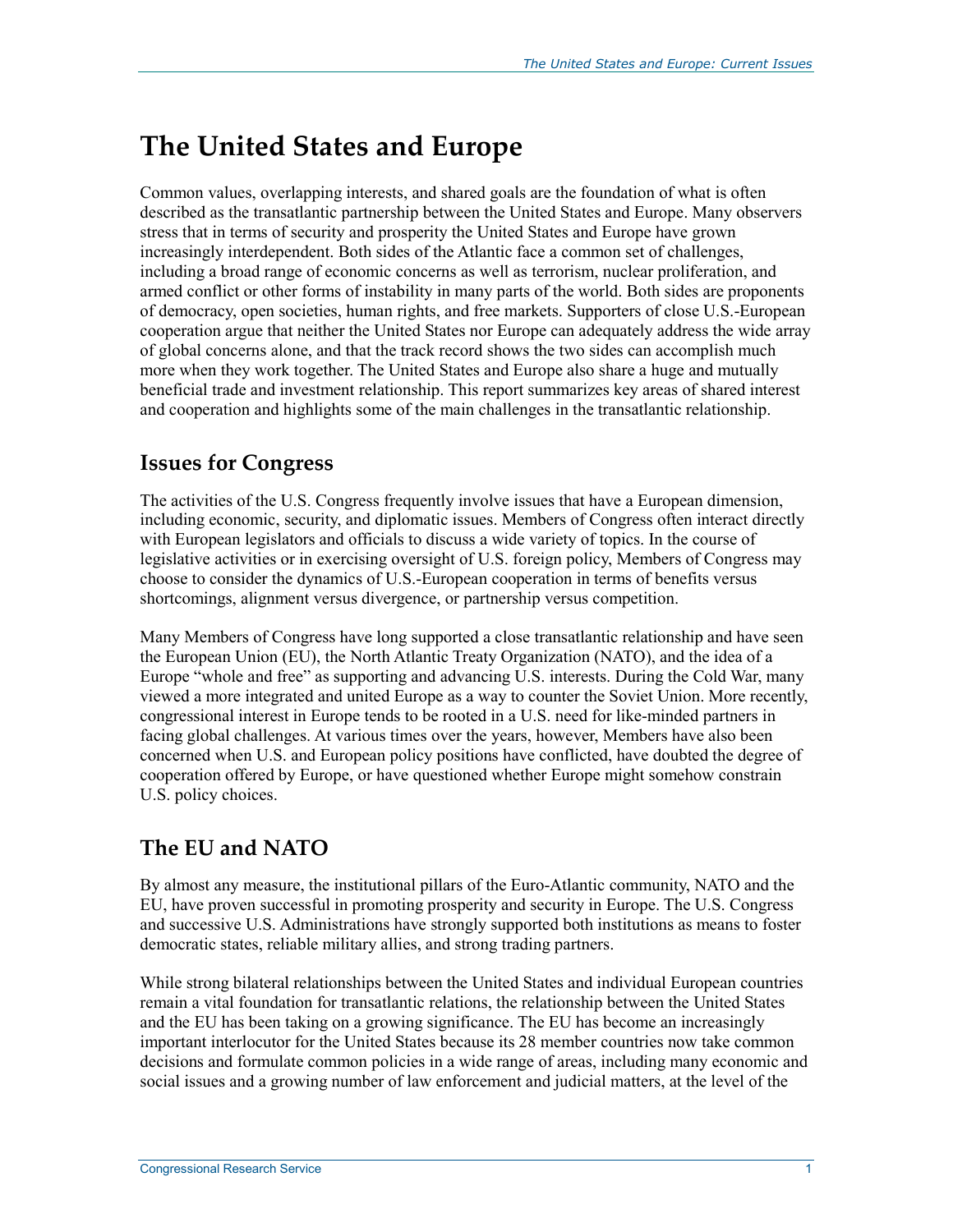EU institutions.<sup>1</sup> The EU is also continuing efforts to develop a stronger Common Foreign and Security Policy (CFSP) and Common Security and Defense Policy (CSDP).<sup>2</sup>

Meanwhile, NATO remains the preeminent security institution of the Euro-Atlantic community. Given the United States' leading role in the Atlantic alliance, Members of Congress maintain a consistent and significant interest in NATO. Like the EU, NATO has experienced dramatic change over the past two decades. Since the end of the Cold War, the alliance has added 12 new member states from Central and Eastern Europe. While the last decade has been defined largely by operations in Afghanistan, the member states of the alliance have also continued long-term discussions about the future role and capabilities of NATO. Over the past year, the conflict in Ukraine and tense relations with Russia have become central factors in these discussions.

The year 2014 was one of leadership transitions for the Euro-Atlantic institutions. In May, EUwide elections selected 751 Members of the European Parliament (MEP) to a new five-year term. German MEP Martin Schulz of the Socialists and Democrats group was reelected for a second term as President of the Parliament. Former Norwegian Prime Minister Jens Stoltenberg replaced Anders Fogh Rasmussen as the new Secretary General of NATO in October. In November, the 28 commissioners of a new European Commission took office for a term of five years. After 10 years under the leadership of Jose Manuel Barroso, former Luxembourg Prime Minister Jean-Claude Juncker took over as President of the Commission. Former Italian Foreign Minister Federica Mogherini replaced Catherine Ashton as the EU's High Representative for Foreign Affairs and Security Policy. In December, former Polish Prime Minister Donald Tusk became the new President of the European Council, replacing Herman Van Rompuy.

#### **An Evolving Relationship and Changing Political Dynamics**

Polls show that European perceptions of U.S. foreign policy under the Obama Administration remain relatively favorable, and considerably more positive compared to the years of the George W. Bush Administration.<sup>3</sup> The overall tone of transatlantic relations has been mostly constructive over the past six years, and many of the broad global challenges faced by the United States and Europe have pushed the two sides toward common or cooperative approaches. In attempting to deal jointly with the daunting list of challenges they face, however, both sides have also encountered frustrations and reality checks that have reminded each side to be realistic about what it can expect from the other.

After the Obama Administration announced in 2012 a "re-balancing" of U.S. foreign policy toward a greater focus on Asia, many Europeans expressed anxiety about the United States pulling back from Europe. The crisis and conflict in Ukraine has since caused U.S. policy makers to rethink many assumptions about European security, and the United States continues to play a leading role in NATO and managing relations with Russia. Given that much of U.S. attention is also likely to remain centered on Asia and the Middle East, general U.S. hopes and expectations are that Europe should share a significant part of the burden when it comes to its own security, take a leading role on most regional and some other international issues, and continue to act as an

<sup>1</sup> <sup>1</sup> For more information, see CRS Report RS21372, *The European Union: Questions and Answers*, by Kristin Archick.

<sup>2</sup> For more information, see CRS Report R41959, *The European Union: Foreign and Security Policy*, by Derek E. Mix.

<sup>3</sup> According to the German Marshall Fund of the United States' *Transatlantic Trends 2014* survey, 64% of European poll respondents approved of President Obama's handling of international policies, and 67% held favorable views of the United States. See http://trends.gmfus.org/transatlantic-trends/.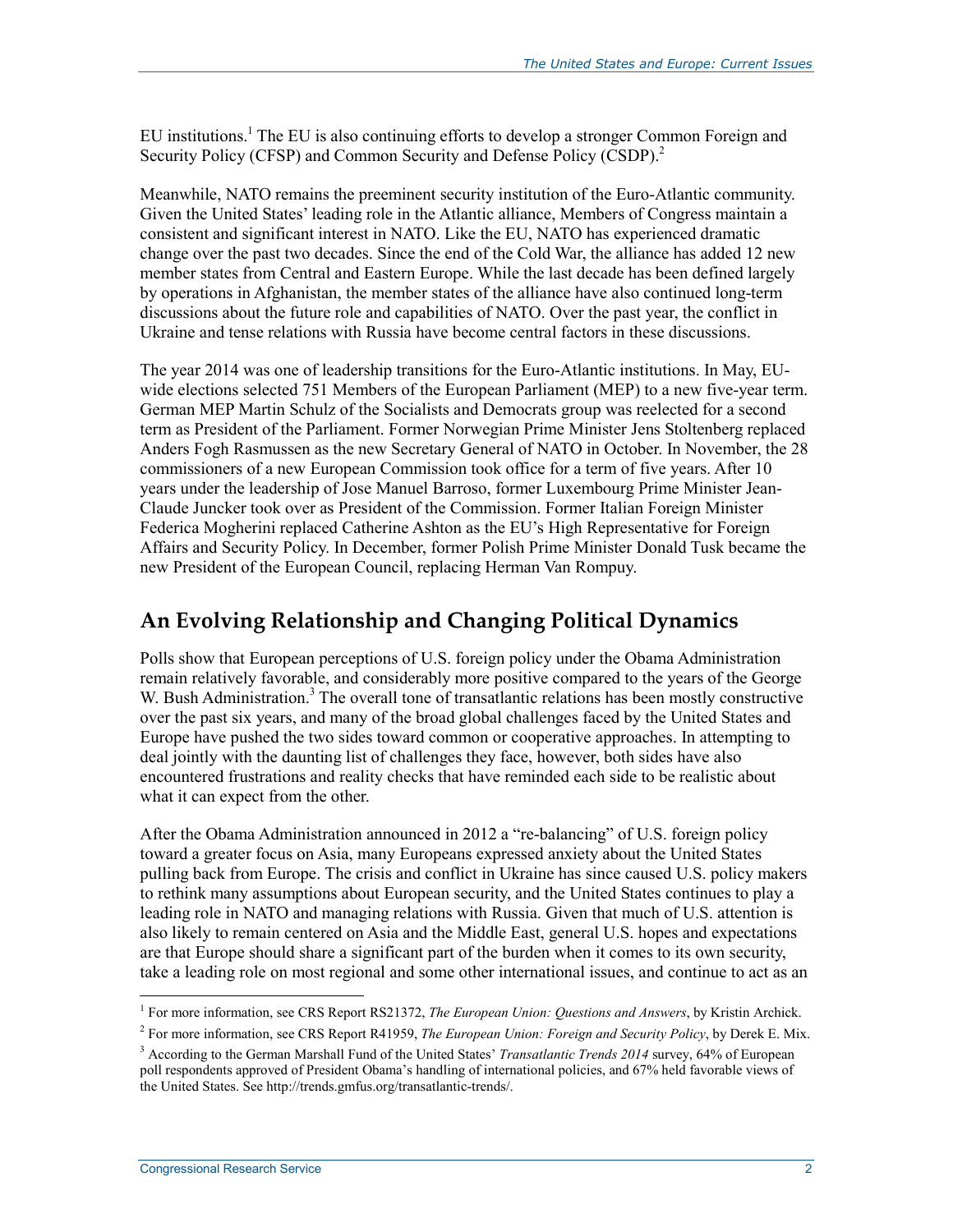effective partner in addressing a wide range of common threats and concerns. Most examples of transatlantic cooperation are largely positive, but in assessing the long-term dimensions of the partnership many U.S. officials remain concerned by Europe's ongoing economic difficulties, continuing declines in defense spending and military capabilities, and questions about Europe's ability to deliver a robust and coherent common foreign policy.

U.S. officials and Members of Congress assessing the partnership with Europe also face complex and changing political dynamics within the EU and its member states. The European financial and debt crisis that followed the 2008-2009 global downturn has forced European leaders to confront the fundamentally unfinished nature of the EU. Although leaders took a number of unprecedented measures in response to the crisis, the process of arriving at these reforms highlighted diverging preferences and outlooks that caused tensions between EU member states. Although the crisis appears to have receded, there is a sense that its underlying causes remain unresolved and that basic questions about the future of further EU integration remain unanswered.

At the same time, the perceived inability of Europe's traditional mainstream parties to solve economic and social problems has led to an anti-establishment backlash among European voters. In many countries, relatively new political parties are gaining strength, many of them populist parties advocating far-right and far-left policies. While such parties tend to variously embrace forms of nationalist, anti-immigration, or anti-Islam policies, nearly all are anti-EU to some degree, whether in terms of opposing the euro currency, further European integration, or even their country's membership in the union. "Euro-skeptic" parties of the far-right and far-left won approximately one quarter of the votes in the May 2014 European Parliament election. Following the victory of the radical-left Syriza party in the January 2015 Greek elections, the strength of this trend will be further tested over the course of the year with national elections in Estonia, Finland, Denmark, Portugal, Poland, Spain, and the United Kingdom. The UK elections, in particular, are expected to have major implications related to a possible national referendum on the EU membership of the country frequently regarded as the United States' closest European ally.<sup>4</sup> In various ways, European domestic challenges, including political instability, economic struggles, social unrest, and growing skepticism about the EU could affect Europe's ability to act in partnership with the United States.

### **Selected Key Issues in U.S.-European Relations**

#### **Russia and the Ukraine Conflict5**

The deterioration of U.S. and European relations with Russia became a predominant issue in 2014. For U.S. and European policy makers, developments stemming from the crisis and conflict in Ukraine have transformed Russia from a difficult but important "strategic partner" into a "strategic problem" of uncertain dimensions. While some officials and observers continue to advocate the importance of pragmatic cooperation with Russia where possible, others suggest that given recent Russian actions, a return to previous levels of cooperation remains a long way off.

<sup>4</sup> See CRS Report RL33105, *The United Kingdom and U.S.-UK Relations*, by Derek E. Mix.

<sup>5</sup> For more information, see CRS Report RL33460, *Ukraine: Current Issues and U.S. Policy*, by Steven Woehrel and CRS Report RL33407, *Russian Political, Economic, and Security Issues and U.S. Interests*, coordinated by Jim Nichol.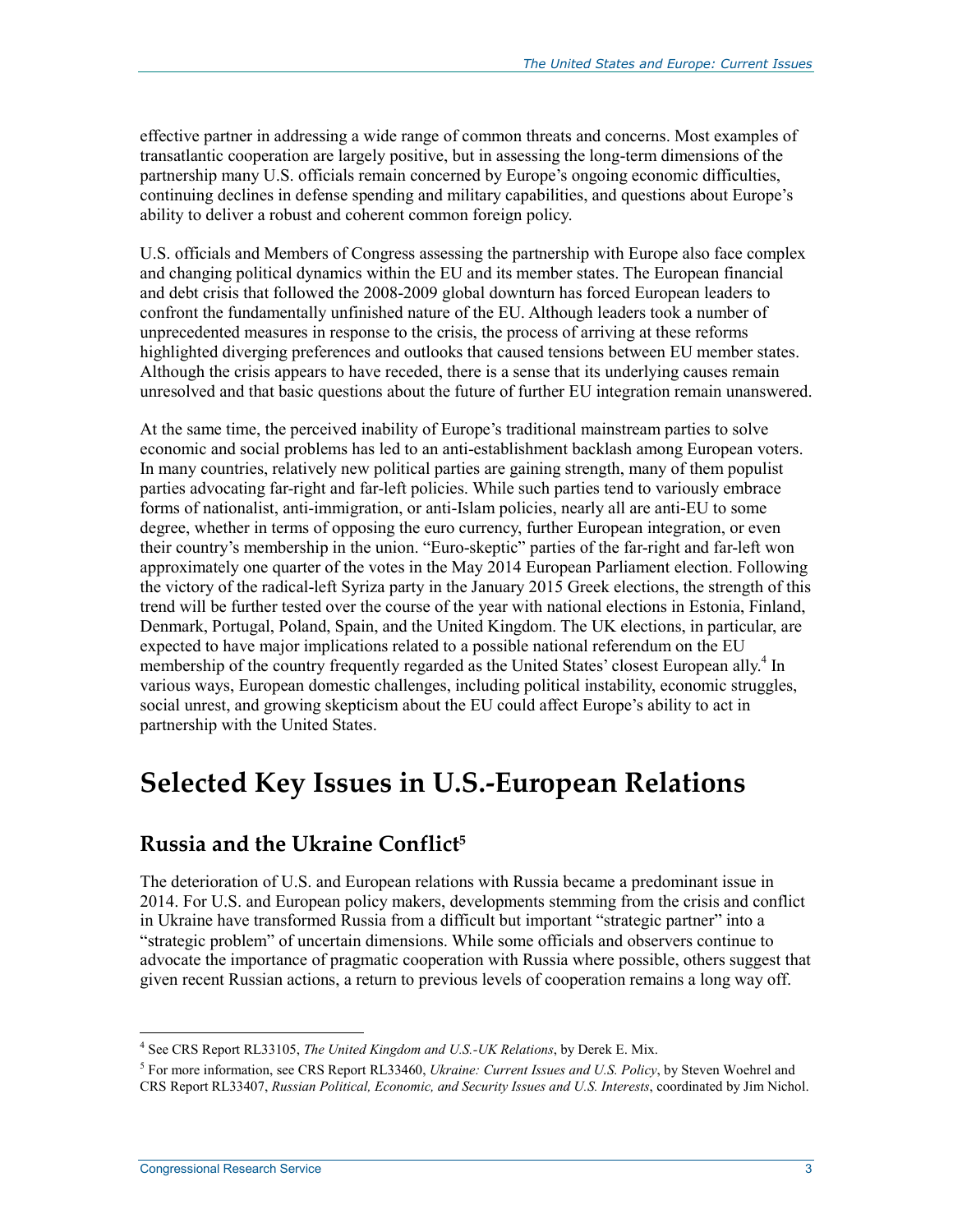For more than a decade, relations between Russia and the West have been marked by points of tension. Russian policy makers viewed NATO enlargement and U.S.-European support for Kosovo's independence with resentment, and the 2008 conflict between Russia and Georgia brought relations to a new low. The Obama Administration came to office seeking to improve relations, however, and after a "reset" initiative, U.S.-Russia cooperation on Afghanistan and Iran improved, the two sides signed the New START treaty, and the revision of U.S. missile defense plans temporarily diminished tensions on that issue. At the same time, U.S. and European objections remained regarding Russia's policy on numerous issues, including its recognition of Georgia's Abkhazia and South Ossetia regions as independent countries and the unilateral suspension of its obligations under the Conventional Armed Forces in Europe (CFE) Treaty.

Strains subsequently increased as U.S. and European criticism of Russia's 2011-2012 parliamentary and presidential elections and their aftermath triggered a strong backlash from Moscow. With Vladimir Putin returned to the presidency, Russia reacted in a sharply negative fashion to the U.S. Congress adopting the Sergei Magnitsky Rule of Law Accountability Act of 2012 (P.L. 112-208) in response to alleged human rights violations against journalists and opposition activists.<sup>6</sup> Russia also became increasingly at odds with U.S. and European foreign policy, strongly criticizing the 2011 NATO operation in Libya, supporting Bashar al-Assad in the conflict in Syria, and thwarting U.S. and European efforts to address the violence in Syria through the United Nations Security Council.

The political crisis in Ukraine starting in late 2013 began a chain of developments that have brought U.S. and European relations with Russia to their lowest point in decades. In November 2013, Russia pressured then-Ukrainian President Viktor Yanukovych to reverse course on the planned signing of an Association Agreement with the EU in return for financial incentives from Moscow. Yanukovych was forced from office in February 2014 after sustained protests against the country's turn away from the EU culminated in violent clashes between protestors and security forces in Kiev. U.S. and European leaders subsequently backed the formation of a new, more pro-Western government and 2014 presidential and parliamentary elections that resulted in overwhelming victories for pro-Western parties.

In February-March 2014, Russian forces seized the Crimean peninsula, and Russia subsequently annexed the territory. Crimea has considerable historical and military significance for Russia, and the Russian government justified the annexation as rectifying the transfer of Crimea from Russia to Ukraine under the Soviet Union, protecting its inhabitants from the new Ukrainian government, and responding to the will of the population in Crimea, many of whom consider themselves Russian and allegedly voted to join Russia in a hastily conducted referendum at which international observers were not present. Neither the referendum nor the annexation are recognized by the vast majority of the international community, and in imposing an initial round of sanctions against Crimean and Russian individuals and entities, it was not lost on U.S. and European leaders that the annexation was the first forcible border change in Europe since 1945.

The Ukrainian military has since engaged in a conflict with the forces of two self-proclaimed republics that emerged in eastern Ukraine in April 2014, a conflict in which more than 4,300 people have reportedly died. Combat has continued despite a ceasefire that was agreed to in

<sup>&</sup>lt;sup>6</sup> Among other things, the act expresses the sense of the Congress that the United States should continue to support and assist efforts by the Russian people to establish a vibrant democratic political system that respects individual liberties and human rights, and that the Russian government's suppression of dissent and political opposition are of profound concern to the United States.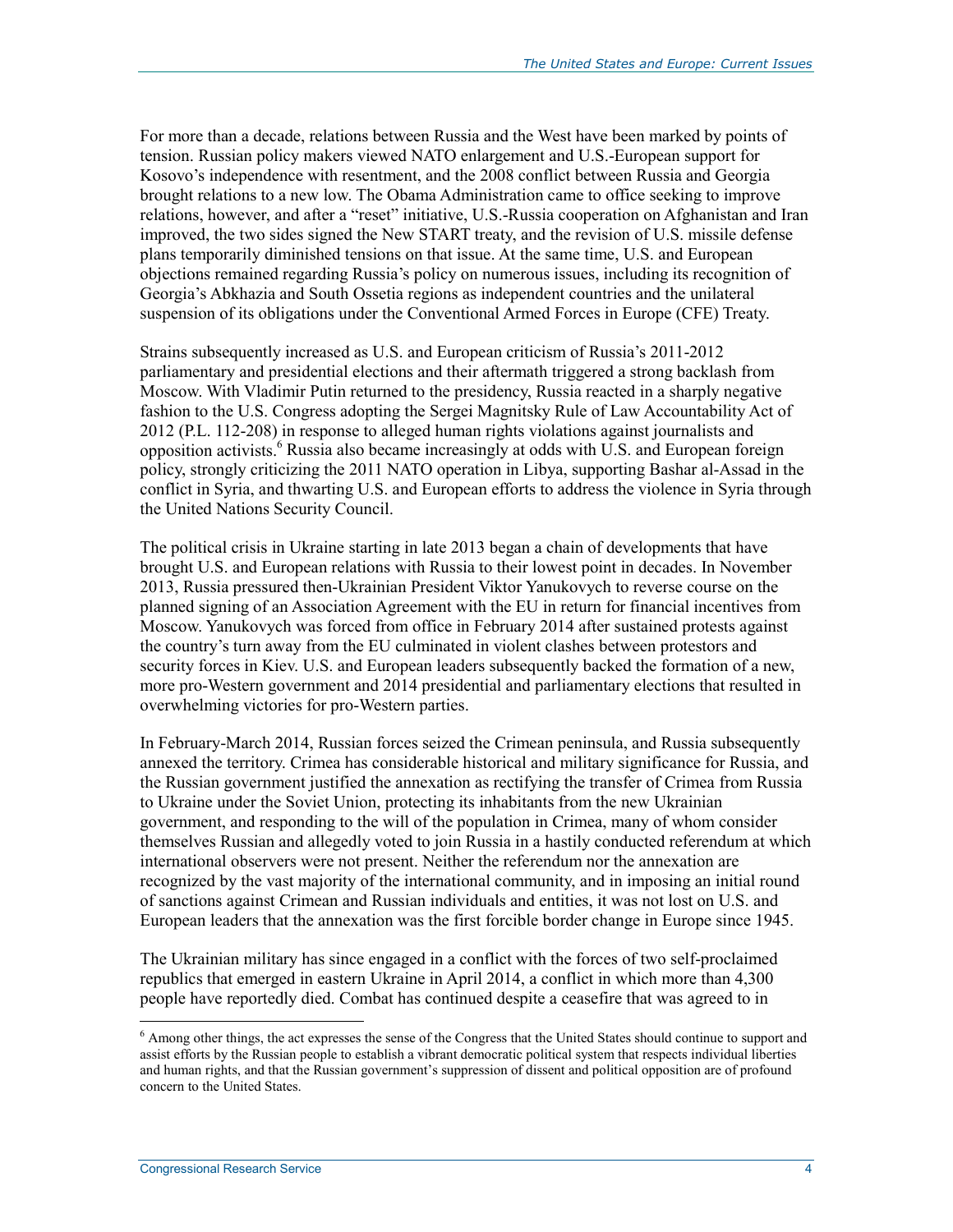September. The United States and other Western governments assert there is clear evidence that Russian military units have participated in the conflict directly, and that there has been a direct link between Moscow and the separatists in terms of personnel, including the groups' leadership, and material support, including heavy weapons and small arms. Russia denies providing the separatists with more than political support and humanitarian aid.

Responding to developments in Ukraine and related actions by Russia has been a generally strong area of U.S.-European coordination, though not completely without tension.<sup>7</sup> The U.S. and European analyses of developments have been largely aligned, and the two sides have openly sought to maximize their influence with parallel messages and mutually reinforcing actions, including extensive sanctions. After some U.S. concerns about the EU's reluctance to expand sanctions, the shooting down in July 2014 of commercial passenger jet MH17 over eastern Ukraine, killing 298 people including over 200 Europeans, galvanized the EU to expand its sanctions beyond individuals and specific entities to target wider sectors of the Russian economy. Unlike the United States, which has relatively limited economic ties with Russia, many European countries have large and interdependent relationships with Russia in terms of trade, investment, finance, and energy.<sup>8</sup> EU debates over sanctions contend with the economic value and political influence attached to these relationships; varying attitudes and outlooks on Russia based on history, geography, and culture; and doubts about the likely effectiveness of sanctions. U.S. policy makers often express frustration at this process.

Nevertheless, while some Europeans remain skeptical about the wisdom and utility of sanctions as an attempt deter Russia's actions in Ukraine, the measures have been adopted by the unanimous agreement of all 28 EU member states. Observers assert that this consensus was based on a common assessment by the member state governments that sending a strong message to Russia's leadership through meaningful sanctions was a political imperative outweighing economic disruption and discomfort. The EU reviews its sanctions package monthly, and unanimous consensus is required to overturn it. The package of sectoral sanctions comes up for renewal in July 2015, at which time unanimity will be required to retain it.

In recent months, Russia's economy has entered recession and suffered from a considerably weakened ruble and high inflation.<sup>9</sup> Most analysts say a sharp drop in oil prices is the main culprit, although most believe Western sanctions are also a contributing factor. Nevertheless, it remains unclear how sanctions and the country's economic downturn may be impacting the foreign policy thinking and behavior of Russia's leadership. Speculation about Russia's next steps in eastern Ukraine ranges from maintaining a permanent "frozen conflict," to planning additional military gains that consolidate separatist territory, to seeking a de-escalation of tensions and a way out of the conflict. Many analysts say a massive Russian invasion to greatly expand the separatists' territory or establish a land connection to Crimea is unlikely but cannot be ruled out entirely.

In January 2015, EU High Representative Mogherini, backed by a group of member countries, tabled a proposal to ease sanctions if Russia complies with the September ceasefire agreement and makes progress toward resolving the Ukraine crisis. A resurgence of combat in eastern

<sup>7</sup> See CRS Report IN10129, *U.S.-EU Cooperation on Ukraine and Russia*, by Kristin Archick and Derek E. Mix.

<sup>&</sup>lt;sup>8</sup> The EU accounts for nearly 50% of Russia's external trade and 75% of its foreign direct investment. Energy accounts for over 75% of Russia's exports to the EU.

<sup>9</sup> See CRS Report IN10200, *Economic Crisis in Russia*, by Rebecca M. Nelson.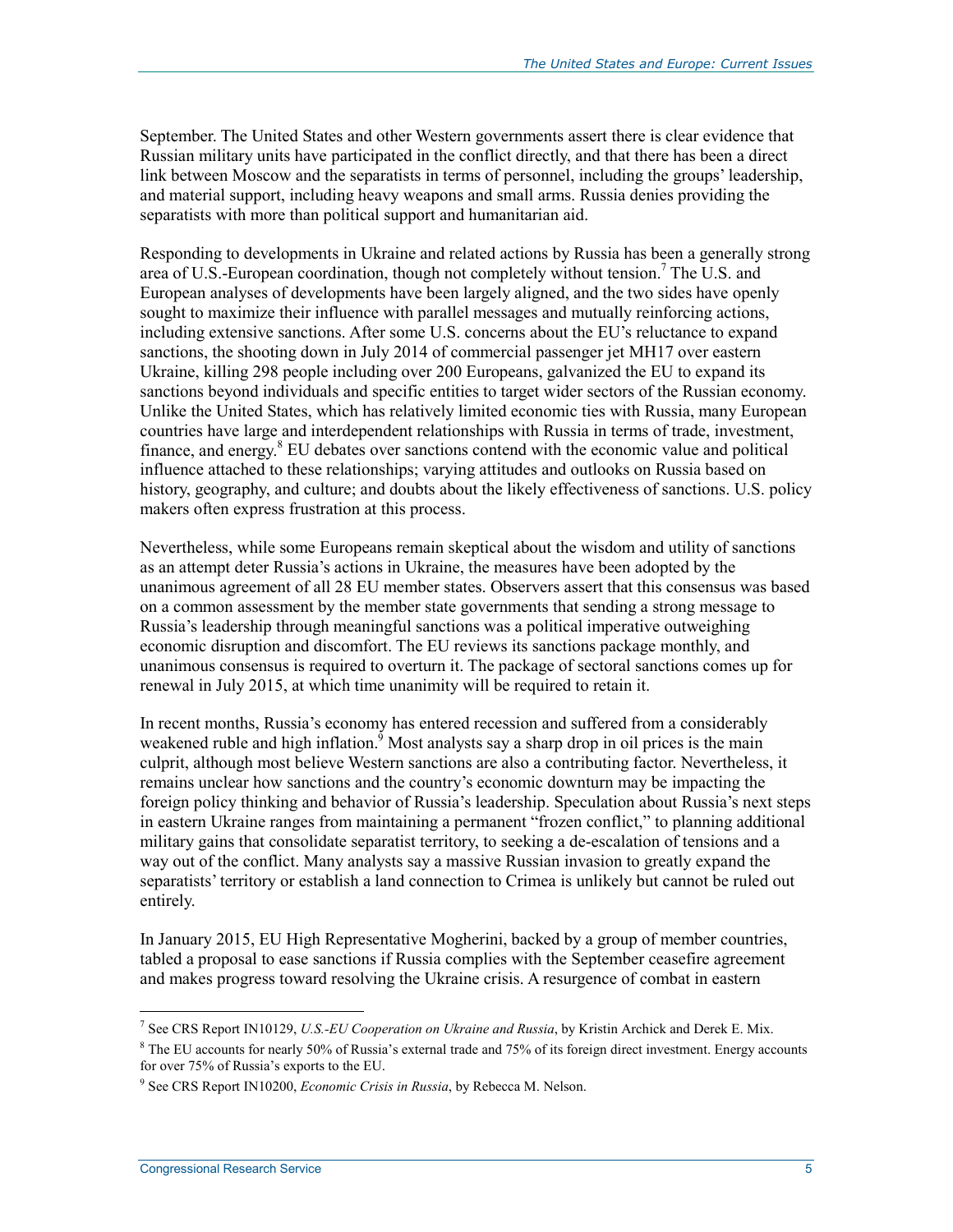Ukraine in January 2015 drained support for this idea, leading the High Representative to backtrack and emphasize that any such proposal depends on Russia's full implementation of the ceasefire agreement.

With Vladimir Putin likely to remain Russia's paramount leader for the foreseeable future, U.S. and European relations with Russia are expected to remain a central topic as policy makers seek to discern Russia's foreign policy intentions and shape responses. As they monitor developments related to Russia and Ukraine, Members of the  $114<sup>th</sup>$  Congress may wish to engage in or address a range of issues, including the adoption of additional sanctions or other deterrents. Members of Congress may choose to cooperate or consult with their European counterparts in these efforts and to examine to the degree to which European policies remain aligned with those of the United States.

Members of Congress may also be interested in ways to engage with or support Ukraine, potentially in coordination with their European counterparts. The U.S. provided \$291 million in non-lethal aid and a \$1 billion loan guarantee for Ukraine in 2014.<sup>10</sup> According to the report accompanying the FY2015 Omnibus Appropriations Act, additional support to Ukraine is to include \$139 million in bilateral assistance, plus funds from the Europe and Eurasia regional Economic Support Fund and a number of other accounts.<sup>11</sup> In December, the  $113<sup>th</sup>$  Congress passed the Ukraine Freedom Support Act (P.L. 113-272), authorizing the Administration to provide Ukraine with \$350 million in military assistance, including lethal weapons, during FY2015-FY2017. The Administration has refused to provide lethal aid to Ukraine so far and has not committed itself to providing such aid in the future. The EU signed an Association Agreement with Ukraine in June 2014 and has made plans to provide over  $\epsilon$ 11 billion (approximately \$12.3) billion) in development assistance and loans from European financial institutions between 2014 and 2020.<sup>12</sup> Both the United States and the EU have supported International Monetary Fund and World Bank assistance programs for Ukraine. International financial assistance is linked to Ukraine's ability to make economic reforms and fight corruption.

#### **The Future of NATO and European Defense13**

Developments in Ukraine have reinvigorated debates about the future of NATO and altered the trajectory of the U.S. outlook on European defense issues. Russia's actions in Ukraine and its increased naval and air activities in close vicinity to the territory of numerous European countries have driven calls for NATO to return to its traditional vocation as an alliance focused on collective territorial defense. These developments have also pushed many European countries to pledge increases in defense spending and seek ways to develop needed military capabilities.

In response to Russian aggression, the Obama Administration has taken steps to reassure European allies of the U.S. commitment to European security. The cornerstone of its efforts is the European Reassurance Initiative (ERI), initially proposed by President Obama in June 2014. In December 2014, Congress appropriated \$810 million to fund the initiative but lamented a lack of

<sup>10</sup> The White House, *Fact Sheet: U.S. Support for Ukraine*, September 18, 2014, http://www.whitehouse.gov/the-pressoffice/2014/09/18/fact-sheet-us-support-ukraine.

<sup>11</sup> https://www.congress.gov/congressional-record/2014/12/11/house-section/article/H9307-1.

<sup>12</sup> http://europa.eu/newsroom/files/pdf/ukraine\_en.pdf.

<sup>13</sup> For more information, see CRS Report R43698, *NATO's Wales Summit: Outcomes and Key Challenges*, by Paul Belkin.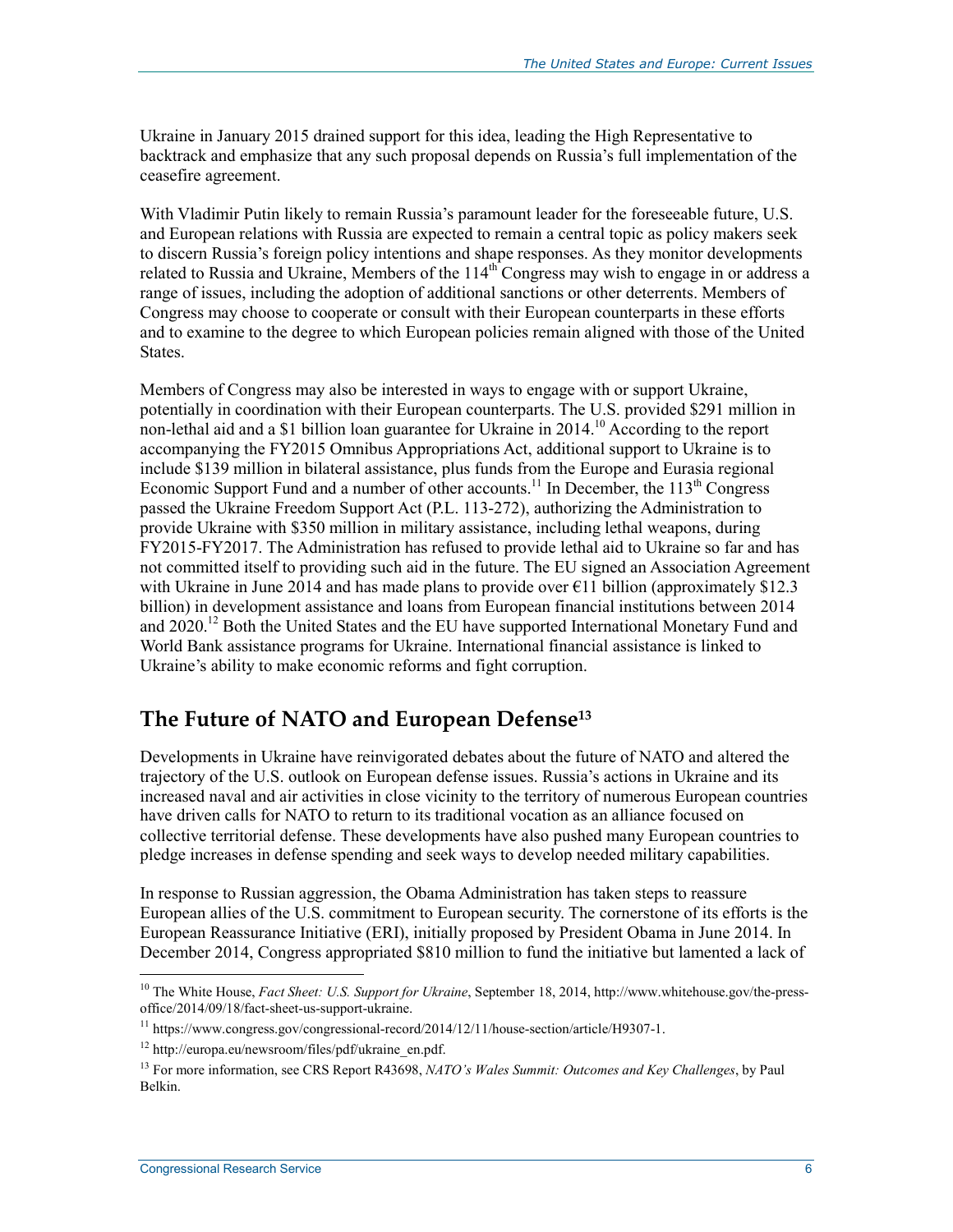detail provided in relation to its proposed activities. ERI essentially extends reassurance measures undertaken by the United States in 2014, including troop rotations to Poland and the Baltic states and pre-positioning tanks and other military equipment in Eastern Europe.<sup>14</sup> The augmented U.S. military presence in Europe related to the ERI is rotational in nature, and there are currently no plans to permanently increase the number of U.S. military personnel in Europe. The United States announced plans in January 2015 to close 15 bases in Europe as part of cost-cutting and restructuring measures, but the overall U.S. force level in Europe is expected to remain at approximately 67,000 personnel.

Prior to the crisis in Ukraine, debates about the future of NATO were expected to revolve around long-term questions highlighted by the end of the alliance's decade-long mission in Afghanistan.<sup>15</sup> Especially given the budgetary constraints facing many European governments, U.S. officials and others have long been concerned that declining European defense budgets and a growing transatlantic military "capabilities gap" could undermine alliance unity by increasing NATO's already significant reliance on U.S. military capacity. European militaries remain severely limited in terms of important capabilities such as strategic air- and sealift, aerial refueling, helicopters, and intelligence, surveillance, and reconnaissance. Some observers have advocated European defense integration initiatives that pool resources to develop shared capabilities, such as NATO's "Smart Defense" initiative, but results have been modest.

Additionally, since the end of the Cold War, members of NATO including the United States have argued that the relevance of the alliance increasingly depends on its ability to conduct "out-ofarea" operations and address unconventional security threats. Other members, including many of the countries of central and eastern Europe, had made clear a preference for focusing more on collective territorial defense. The latest Strategic Concept, adopted at the 2010 NATO summit, reflects both positions, setting out three core tasks for NATO: collective defense, crisis management, and cooperative security.

The Strategic Concept reaffirms NATO's primary role as a military alliance devoted to ensuring the collective defense and security of its members, but also calls on member states to continue to develop capabilities for expeditionary operations—including counterinsurgency, stabilization, and reconstruction operations—and for confronting new and unconventional security challenges such as international terrorism, proliferation of weapons of mass destruction, cybersecurity, and energy security. In the aftermath of Afghanistan, however, some analysts also believe that public opposition to combat operations, a lack of political will, and shortage of needed resources could make Europe less willing and less likely to engage in another large-scale mission overseas.

More immediately, in many European countries the security outlook has distinctly shifted in line with increased perceptions of the potential threat posed by Russia. Some officials in those countries that feel most threatened, particularly Poland and the Baltic states, have called for permanent basing of U.S. and NATO forces on their territory. As reflected in the European Reassurance Initiative, rotating forces, increased exercises, and pre-positioning of assets appear to be a more likely U.S. and NATO response to bolster security in the region. NATO countries have,

<sup>&</sup>lt;sup>14</sup> The White House, Office of the Press Secretary, *U.S. Support and Reassurance Initiatives for the Baltics and Central Europe*, September 3, 2014, http://www.whitehouse.gov/the-press-office/2014/09/03/fact-sheet-us-support-andreassurance-initiatives-baltics-and-central-eu.

<sup>&</sup>lt;sup>15</sup> With the completion of the International Security Assistance Force (ISAF) mission at the end of 2014, NATO launched a new, smaller mission called Resolute Support for providing training, advice, and assistance to Afghan security forces.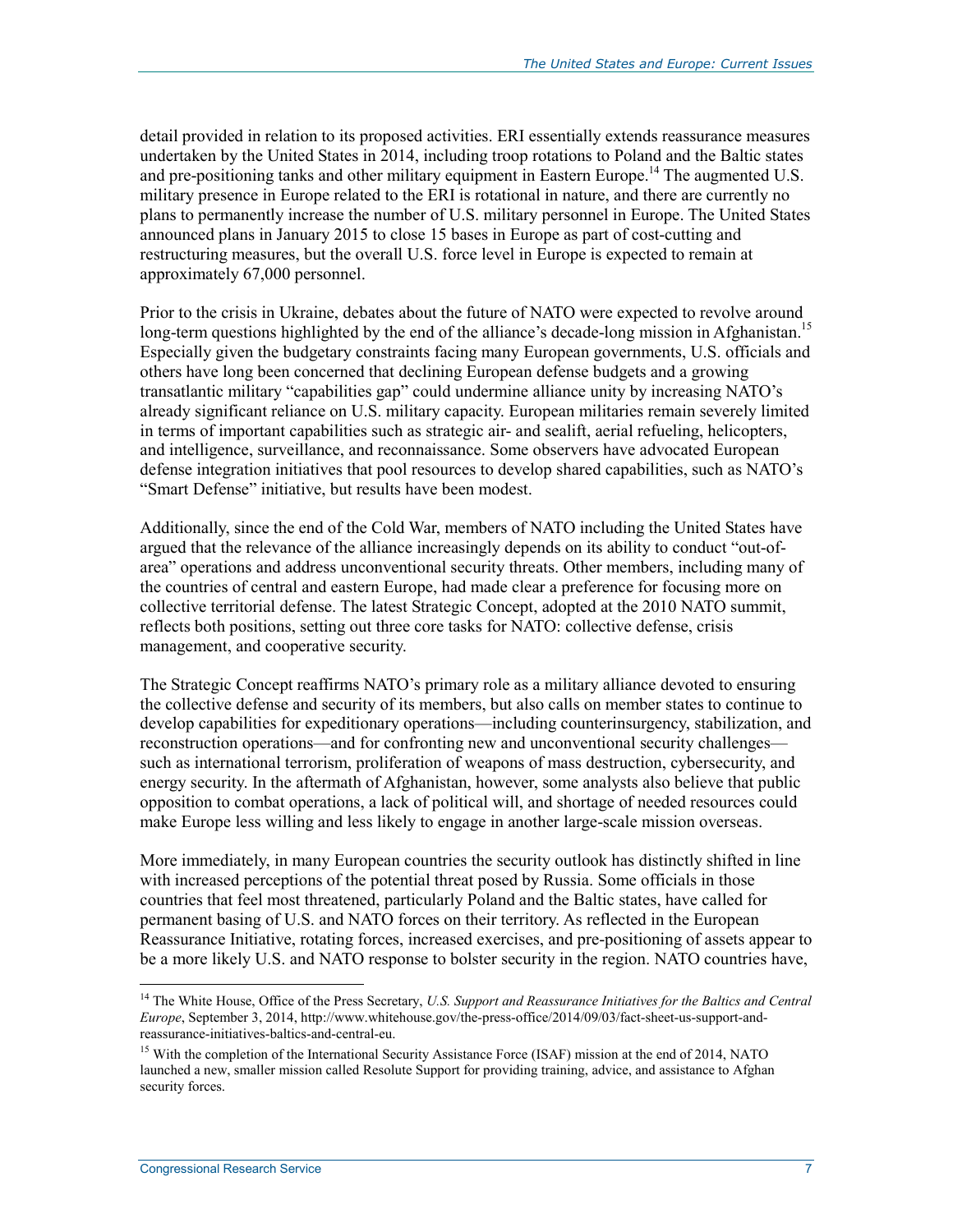for example, tripled the number of fighter aircraft taking part in the Baltic Air Policing mission that patrols the airspace of Latvia, Lithuania, and Estonia.

At NATO's 2014 Summit in Wales, the 28 member countries agreed to a "Readiness Action Plan" that NATO Secretary General Jens Stoltenberg described as " ... the biggest reinforcement of our collective defence since the end of the Cold War."16 The plan outlines measures in Central and Eastern Europe, such as enhanced infrastructure, pre-positioning of equipment and supplies, and designation of bases for troop deployments. The allies further agreed to establish a new Very High Readiness Joint Task Force (VJTF), intended as a smaller, more specialized arm of the NATO Response Force that would be capable of deploying within "a few days" to respond to any threat against an ally. As envisioned, the VJTF will be a land force of about 4,000 soldiers that includes appropriate air, maritime, and special operations support. Additionally, allied leaders at the Wales Summit pledged to halt declining defense expenditures and work toward spending 2% of national GDP on defense, a long-standing alliance goal, within a decade.

#### **Energy Security17**

Tensions between the EU and Russia have also refocused attention on the issue of European energy security. Europe is a major importer of natural gas, and over the past decade energy security has become a major European concern in the context of rising global energy demand. The EU as a whole is dependent on Russia for about one-third of its gas imports and one-quarter of its total gas and oil supplies. These percentages are expected to grow substantially over the next 20 years. For some individual countries, dependence on Russian gas is already much greater.

In recent years, Moscow has increasingly sought to use energy supplies as an instrument of foreign policy leverage. Russia has actively sought bilateral energy deals with a number of European countries and acquired large-scale ownership of European energy infrastructure. At the same time, analysts assert that Russia has not applied Western standards of transparency and market reciprocity regarding business practices and investment policy. In addition, the possibility of upstream gas cutoffs, as occurred in disputes between Russia and Ukraine in 2006 and 2009, has posed a concern for many of the countries dependent on Russian natural gas supplies, especially given tensions between Russia and Ukraine over the past year.

Many U.S. officials and Members of Congress have regarded European energy security as a U.S. interest. In particular, there has been concern in the United States over the influence that Russian energy dominance could have on the ability to present a united transatlantic position when it comes to other issues related to Russia. Successive U.S. Administrations have encouraged EU member states to reduce energy dependence on Russia through diversification of supply and supported European steps to develop alternative sources and increase energy efficiency.

However, Europe faces numerous challenges in its attempts to diversify its energy supply. North Africa is often viewed as the most likely alternate supplier of natural gas, but political and economic instability in the region have thus far hindered the expansion of its role. Increased supply from Central Asia has been largely dependent on the construction of new pipelines, but,

<sup>&</sup>lt;sup>16</sup> "NATO: A Unique Alliance with a Clear Course," speech by NATO Secretary General Jens Stoltenberg at the German Marshall Fund, Brussels, October 28, 2014.

<sup>17</sup> For more information, see CRS Report R42405, *Europe's Energy Security: Options and Challenges to Natural Gas Supply Diversification*, coordinated by Michael Ratner.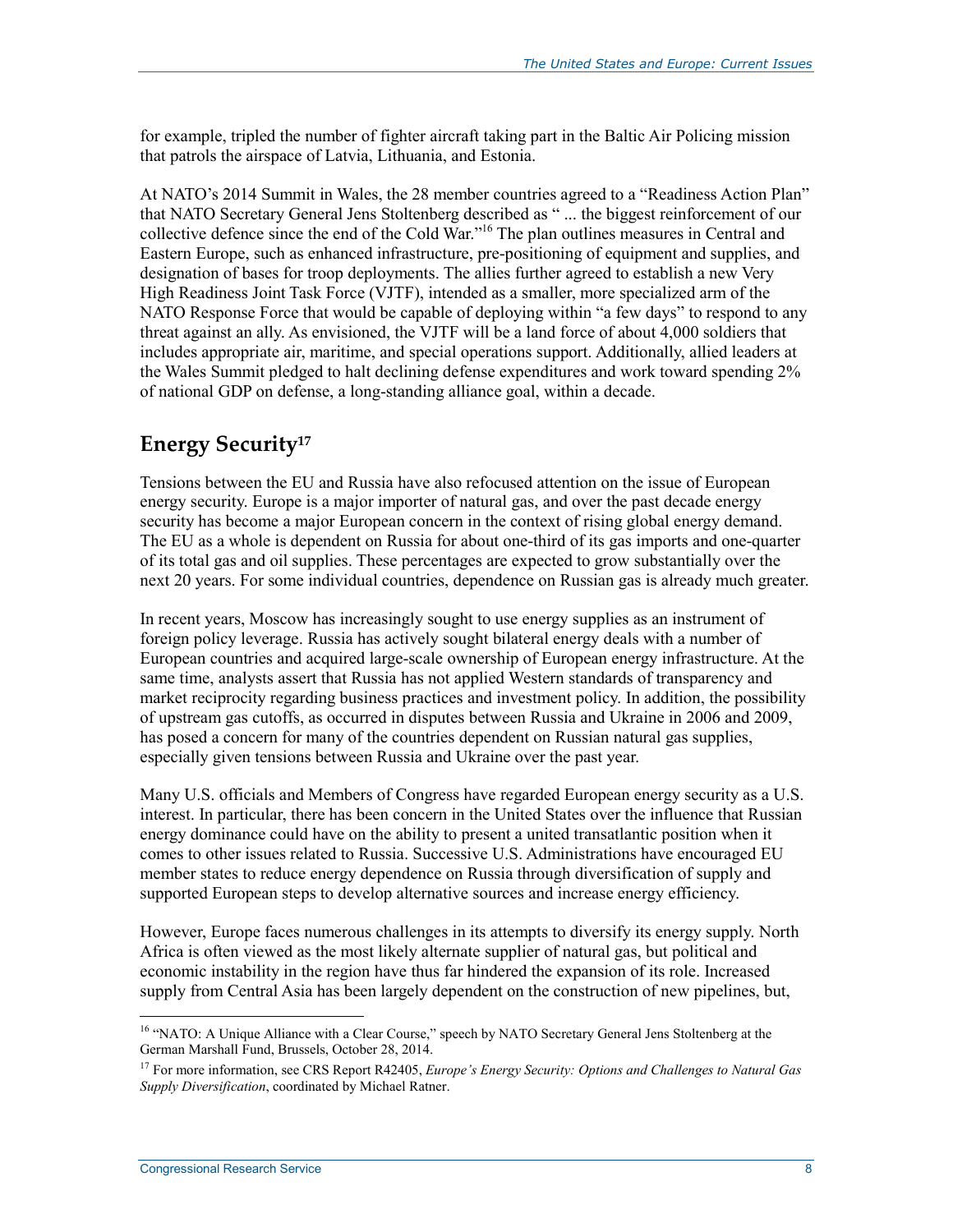among other complications, Russia has worked to prevent the development of alternative pipelines outside its control that would link Europe directly to Central Asian suppliers. Many European countries have also emphasized the development of renewable energy, but there are questions about how much of a contribution these sources will ultimately provide.

European leaders have sought, with mixed success, to develop a stronger common European energy strategy that coordinates member states' energy policies. The EU has pursued initiatives to liberalize and integrate the internal European energy market, including by expanding the interconnection of grids and pipelines. Recent events in Ukraine and Crimea have created a renewed sense of urgency in relation to such efforts. Several European countries have built liquefied natural gas (LNG) terminals, expanded pipeline interconnectivity with neighbors, and developed the ability to reverse the flow of gas in pipelines in order to mitigate the consequences of a crisis, such as a cut-off of Russian gas. In April 2014, then-Prime Minister Tusk of Poland suggested the formation of an EU "energy union" in which a single European agency would purchase natural gas for all 28 members, rather than the current system of bilateral negotiations and contracts. Such an energy union would also include "solidarity mechanisms" for member states to aid one another in cases of supply disruption.

Before recent events in Ukraine, the EU had already adopted legislation seeking to introduce more competition and transparency in the energy sector by "unbundling" the ownership of gas production from distribution, and requiring an independent operator of transit and transmission systems. This legislation, combined with a European Commission investigation against the business practices of Gazprom, has been sharply criticized by Russia.

In December 2014, Russia announced the cancellation of the South Stream project, a pipeline that would have run from Russia under the Black Sea to Bulgaria and then onto other European countries, bypassing Ukraine. Some analysts interpreted the cancellation as a product of Russian frustration, both with EU bureaucratic obstacles to the pipeline's construction and European criticism of Russia's actions in Ukraine. Other observers suggest that these reasons provided a cover to abandon a project that had become politically and financially burdensome for Russia. Although Europe is likely to remain Russia's main gas buyer for some years, Russia is also seeking to diversify its markets by concluding pipeline construction deals with China and Turkey.

#### **The Islamic State, Syria, and Counterterrorism**

The emergence and expansion of the Islamic State (IS) terrorist organization to control parts of Iraq and Syria has been an urgent shared concern of the United States and Europe.18 The United States has been leading a multilateral coalition seeking to "degrade, and ultimately destroy" the Islamic State organization through military action, providing support for partner ground forces in Iraq and Syria, and targeting the group's sources of financial support. NATO member countries Belgium, Canada, Denmark, France, the Netherlands, and the United Kingdom have participated in coalition airstrikes against IS in Iraq. European countries have also pledged trainers and advisers to assist Iraqi forces and provided weapons, non-lethal equipment, and humanitarian aid to Kurdish forces in Iraq.

<sup>&</sup>lt;u>.</u> 18 See CRS Report R43612, *The "Islamic State" Crisis and U.S. Policy*, by Kenneth Katzman et al.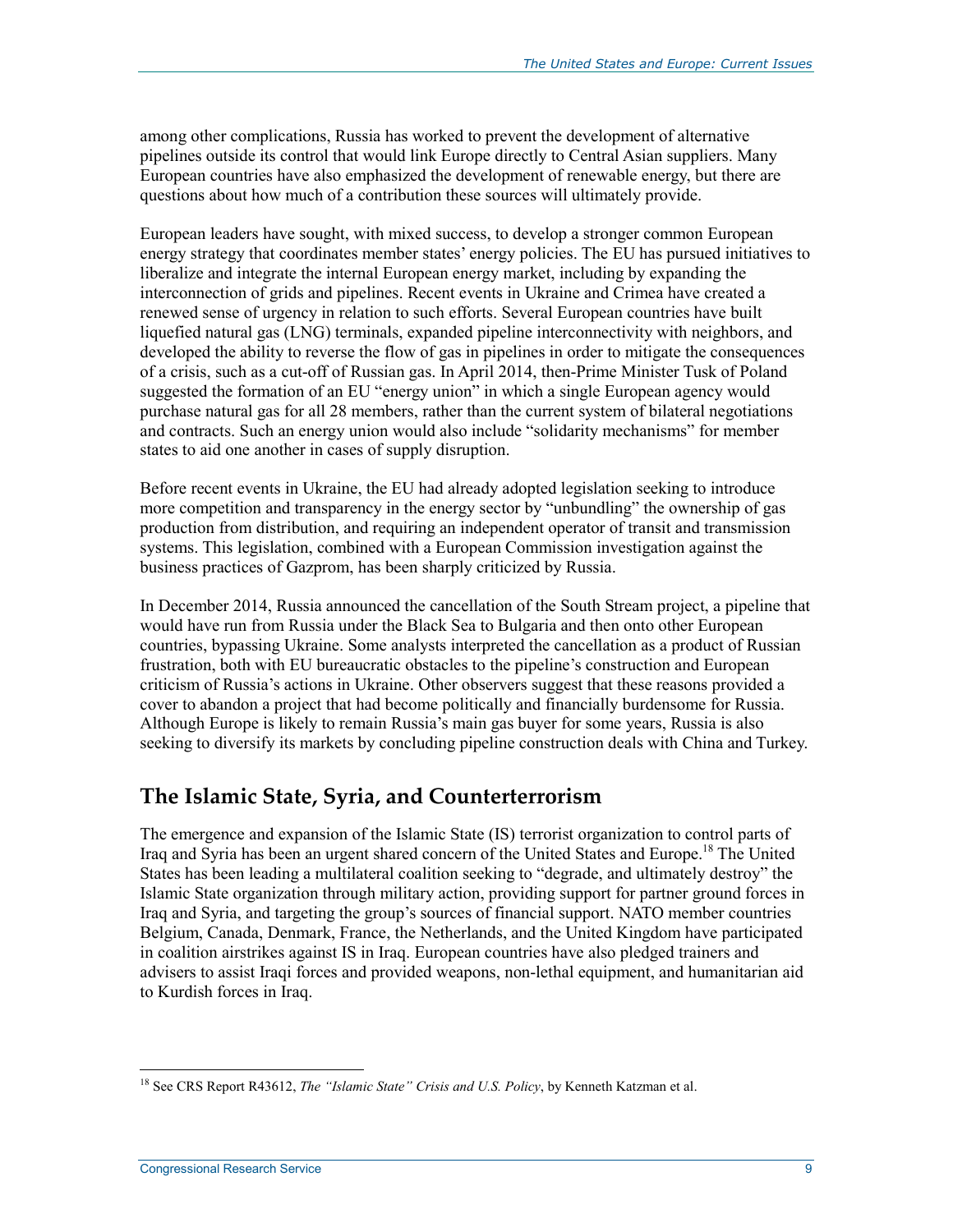Given that European governments have encountered more difficult political and legal questions in relation to military action inside Syria, European military action against IS has thus far been limited to Iraq. Like their U.S. counterparts, however, many European policy makers remain concerned by the civil war in Syria, in which more than  $191,000$  people have died since  $2011$ .<sup>19</sup> Alongside the United States, the EU has been a leading voice in international condemnation of the Assad government and has sought to convince it to halt violence and enter into negotiations with the opposition. With stronger U.N. action blocked by Russia and China in the Security Council, the EU moved ahead to impose extensive sanctions targeting the Assad government's economic base. Also like the United States, in 2012 the EU recognized the opposition Syrian National Coalition as the sole legitimate representative of the Syrian people. The EU lifted an embargo on arming Syrian rebel forces in 2013, but European countries' support for opposition forces has consisted mainly of non-lethal equipment, humanitarian assistance, and training.

The January 2015 terrorist attacks in Paris carried out by individuals claiming allegiance to al Qaeda and the Islamic State heightened persistent concerns about Europe's vulnerability to terrorism. Shortly after the attacks, authorities conducted raids to break up a separate Islamic State-linked terrorist cell in Belgium. Since the inception of the Islamic State, many analysts and European governments have expressed growing concerns about "foreign fighters," European citizens or residents of Muslim background travelling to Syria or Iraq to join the group. Although the precise number of Muslims from Europe and other Western countries engaged in the conflicts in Syria and Iraq is difficult to assess, recent estimates from Europol, the EU's criminal intelligence agency, suggest there may be 3,000 to 5,000 individuals. Significant EU countries of origin include Austria, Belgium, Denmark, France, Germany, the Netherlands, Spain, Sweden, and the United Kingdom. The conflict in Syria has also attracted fighters from countries with large Muslim populations in the Balkans, as well as from Russia.

Authorities are concerned that fighters may return home with more extremist views, enhanced training and weapon skills, and the intention of carrying out terrorist attacks in Europe.<sup>20</sup> Some experts question how widespread the threat is, noting that many foreign fighters apparently do not intend to return to Europe and that only a small proportion of those who do may seek to commit attacks. European governments have begun addressing security concerns with a range of measures, including increasing surveillance, combating terrorist recruitment, and prohibiting travel. Authorities in EU countries have arrested individuals suspected of planning to travel to Syria or who were recruiting others to do so; stopped citizens or residents from travelling to the conflict zone by confiscating passports on security grounds; detained returning fighters under laws that criminalize training in terrorist camps; and set up websites and hotlines for family members concerned that a relative may be planning to travel to Syria to join IS.

Nevertheless, observers point out that finding ways to stem the flow of European fighters to Syria and Iraq and keep track of those who go and return remains challenging, and an EU-wide approach has been hindered by different views and national sensitivities among EU member states and between EU institutions on a number of issues, including intelligence-sharing, data privacy, and civil liberties. Just as 9/11, the March 2004 bombings in Madrid, and the July 2005 bombings in London spurred on EU efforts to strengthen and coordinate its internal

<sup>19</sup> See CRS Report RL33487, *Armed Conflict in Syria: Overview and U.S. Response*, coordinated by Christopher M. Blanchard.

<sup>20</sup> See CRS Report RS22030, *U.S.-EU Cooperation Against Terrorism*, by Kristin Archick and CRS Report IN10209, *European Security, Islamist Terrorism, and Returning Fighters*, by Kristin Archick and Paul Belkin.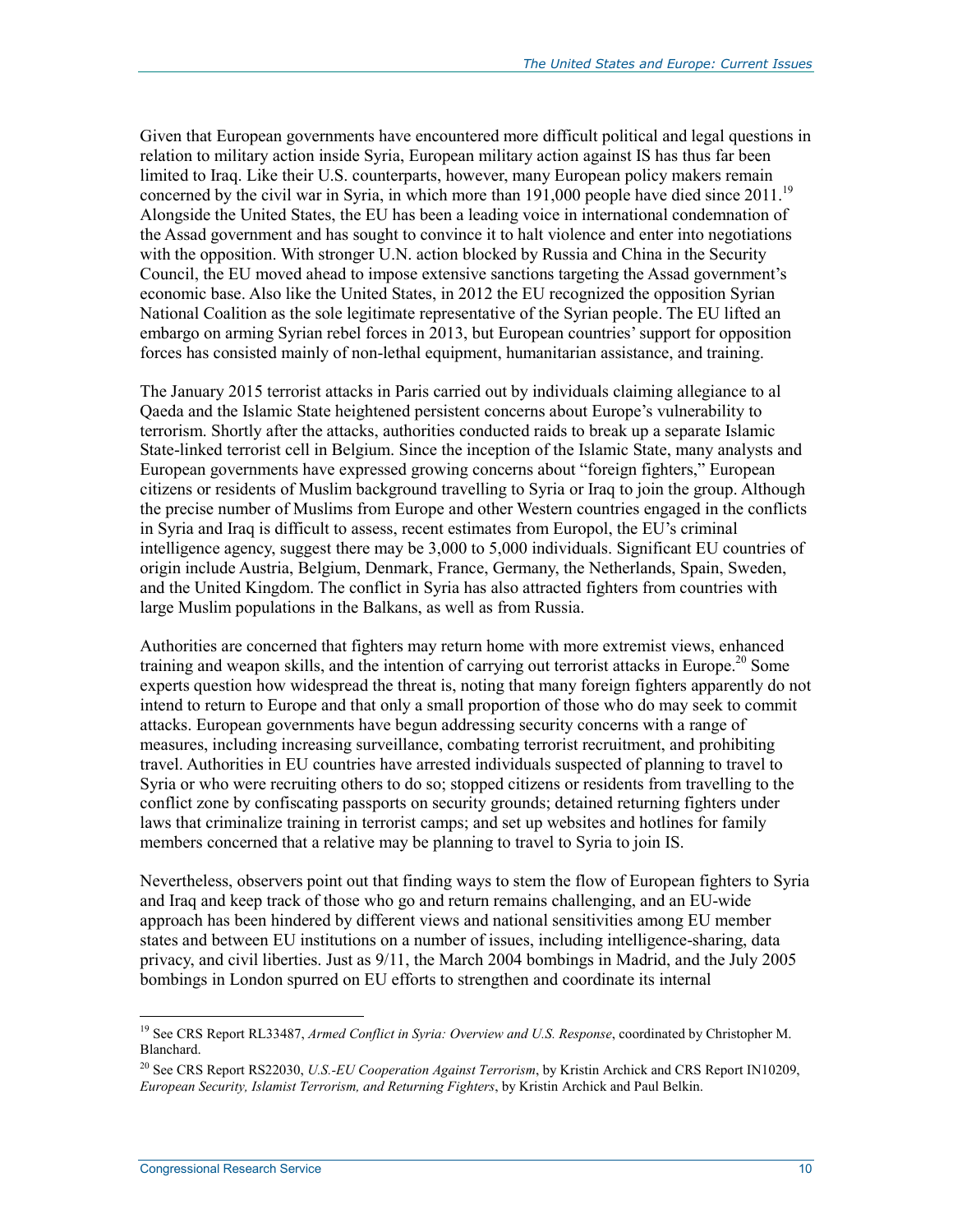counterterrorism capabilities, the Paris attacks have sparked new debates on whether and how the member states might further enhance security and surveillance powers, especially given the EU's largely open internal borders. One long-standing proposal that has been stalled in the European Parliament since April 2013, but which may now gain more traction, is the creation of an EU airline passenger name record (PNR) system that would collect data on air travelers.

Overall, in the years since the 9/11 attacks, transatlantic cooperation on counterterrorism has been strong. U.S. and European officials from the cabinet level down maintain regular dialogues on issues related to homeland security and counterterrorism. In 2010, new U.S.-EU treaties on extradition and mutual legal assistance entered into force. The United States and the EU have also reached agreements on container security and sharing airline passenger data as part of their efforts to strengthen aviation, transport, and border security. In addition, the United States and the EU actively work together to track and counter the financing of terrorism, in forums such as the Financial Action Task Force and through information sharing deals such as the U.S.-EU "SWIFT agreement," which allows U.S. authorities access to financial data held by a Belgium-based consortium of international banks as part of the U.S. Treasury Department's Terrorist Finance Tracking Program (TFTP). While the EU has been increasing its relevance in this area, bilateral intelligence sharing and law enforcement cooperation between the United States and individual European countries also remains key to disrupting terrorist plots and apprehending those involved.

Although overall counterterrorism cooperation is strong, areas of tension exist. European policy makers have had significant concerns over the adequacy of data privacy safeguards in a number of U.S.-EU information-sharing arrangements. The EU considers data privacy a basic right and has strict regulations protecting personal data. During the past several years, objections raised in the European Parliament complicated and delayed the adoption of the most recent version of the SWIFT deal and the agreement on sharing airline passenger name record (PNR) data. The United States and the EU have been negotiating a framework Data Privacy and Protection Agreement (DPPA) since 2011.

Over the past decade, the United States and the EU have largely aligned their lists of entities designated as terrorist organizations. In July 2013, the EU added Hezbollah's military wing to its terrorist list, a move welcomed as a positive step by U.S. officials. Successive U.S. Administrations and many Members of Congress have long urged the EU to include Hezbollah on its common terrorist list. Critics contend, however, that listing only Hezbollah's military wing is insufficient because Hezbollah is still allowed to fundraise in Europe and there is no meaningful distinction between Hezbollah's political and military wings.

In December 2014, the General Court of the European Union ruled that Hamas should be removed from the EU's common list of designated terrorist organizations on procedural grounds related to the decision-making process used in adding the group to the list over a decade ago. The EU External Action Service responded that the ruling was not a political or substantive decision made by EU governments, and that restrictive measures against Hamas will remain in place as an appeal process goes forward. The United States and Israel both urged the EU to maintain its sanctions against Hamas.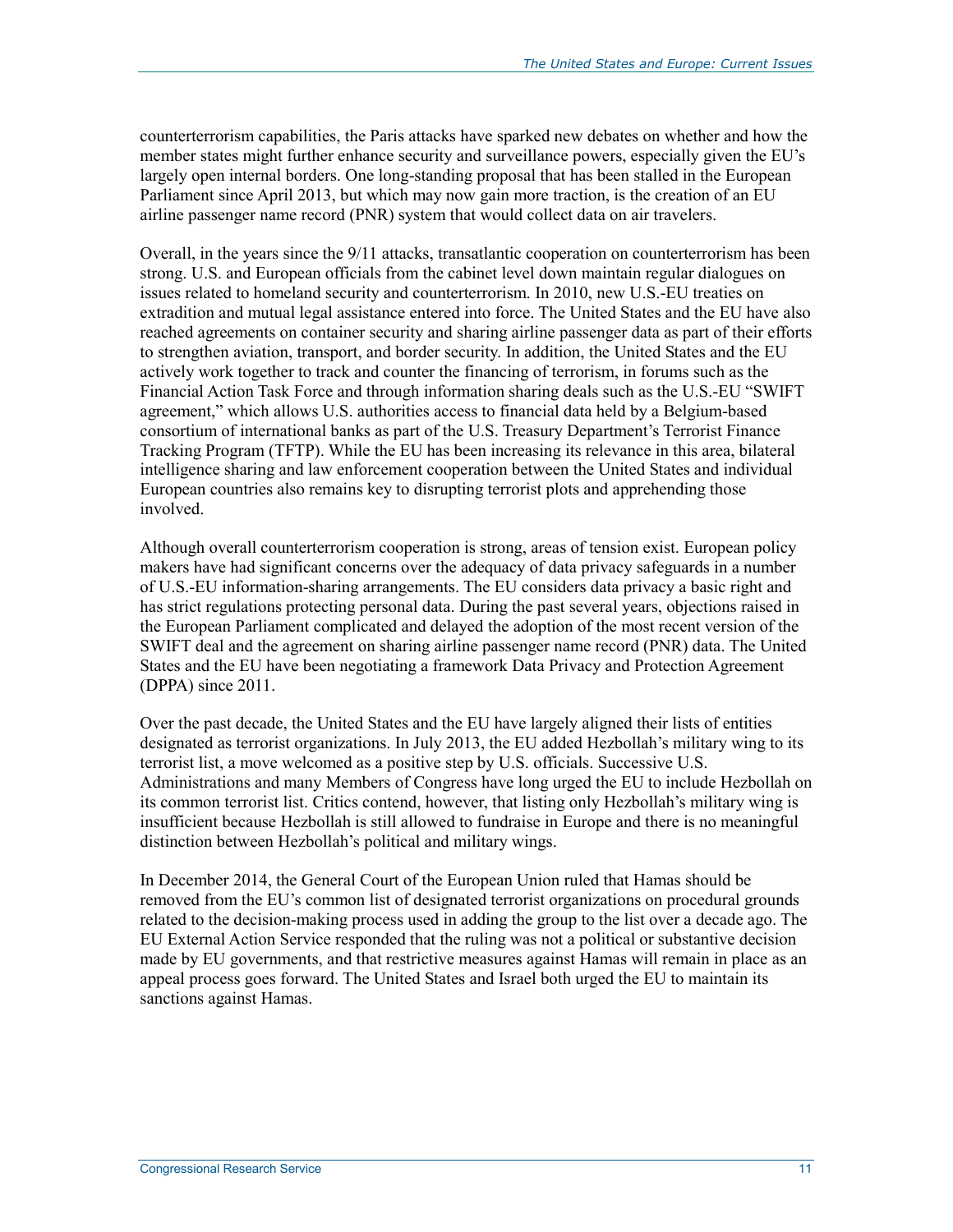#### **Iran21**

Members of Congress have had an ongoing interest in U.S. and international efforts to reach an agreement that ensures that Iran's nuclear program can be used solely for peaceful purposes. Europe has played a central role in these efforts, and transatlantic cooperation regarding Iran's nuclear program has been close and extensive. In 2006, France, Germany, and the United Kingdom (EU-3) joined the United States, Russia, and China to form the "Permanent Five Plus One" (P5+1) group that has conducted negotiations with Iran.<sup>22</sup> Between 2006 and 2010, the EU-3 and the United States successfully pushed for United Nations Security Council approval of four rounds of sanctions on Iran. Starting in 2010, the EU has demonstrated a new willingness to go beyond what has been authorized by the U.N. and to adopt sanctions on Iran independently. Analysts assert that this shift by the EU has sent a strong signal and brought U.S. and European sanctions policy on Iran into a broad alignment.

An EU embargo on Iranian oil took effect in mid-2012. Previously, the EU had bought about 600,000 barrels per day of Iranian oil, about a quarter of Iran's total oil exports. EU sanctions against Iran also include restrictions on nuclear technology and dual use items; an embargo on natural gas and restrictions on business activities with the energy sector; an arms embargo; and extensive restrictions on financial transactions and other business activities with the Iranian government, Iranian Central Bank, and Iranian financial institutions. Restrictions and enhanced inspection requirements for Iranian cargo vessels and aircraft have also been imposed, as well as a visa ban and asset freeze against more than 100 individuals involved in Iran's nuclear program, and an asset freeze on more than 480 entities identified as supporting Iran's nuclear program.  $2<sup>3</sup>$ 

Many experts assert that concerted sanctions by the United States, the EU, and other key members of international community successfully isolated Iran, generated substantial economic pressure, and led to an apparent shift in Iran's position on negotiations. Following the election of Hassan Rouhani as the president of Iran in June 2013, tensions appeared to ease to some degree, and the P5+1 and Iran agreed to a Joint Plan of Action (JPA) in November 2013. The JPA sets out an approach for reaching a long-term, comprehensive agreement about Iran's nuclear program, while in the meantime requiring Iran to freeze some aspects of its nuclear activities and cooperate with enhanced monitoring and verification by the International Atomic Energy Agency (IAEA) in return for limited sanctions relief. Relief measures include refraining from imposing new sanctions; allowing Iran to repatriate \$700 million per month in proceeds from oil sales; suspending the embargo on petrochemical products; suspending the prohibition on trade in gold and precious metals; increasing the threshold for financial transfers requiring authorization; and suspending the ban on providing insurance and transport related to Iranian oil exports.

Initially agreed for a period of six months, the terms of the JPA have been extended twice, most recently to July 6, 2015, as negotiators seek to reach a final deal. At the same time, significant differences remain, and many observers suggest the obstacles to a final agreement could prove

<sup>1</sup> 21 For more information see CRS Report R43333, *Iran: Interim Nuclear Agreement and Talks on a Comprehensive Accord*, by Kenneth Katzman, Paul K. Kerr, and Mary Beth D. Nikitin, and CRS Report RL32048, *Iran: U.S. Concerns and Policy Responses*, by Kenneth Katzman. For more extensive information about sanctions on Iran, see CRS Report RS20871, *Iran Sanctions*, by Kenneth Katzman.

<sup>&</sup>lt;sup>22</sup> Former EU High Representative Catherine Ashton acts as the group's leading spokesperson.

<sup>&</sup>lt;sup>23</sup> See European External Action Service, *The European Union and Iran*, January 24, 2014, http://eeas.europa.eu/ statements/docs/2013/131219\_04\_en.pdf.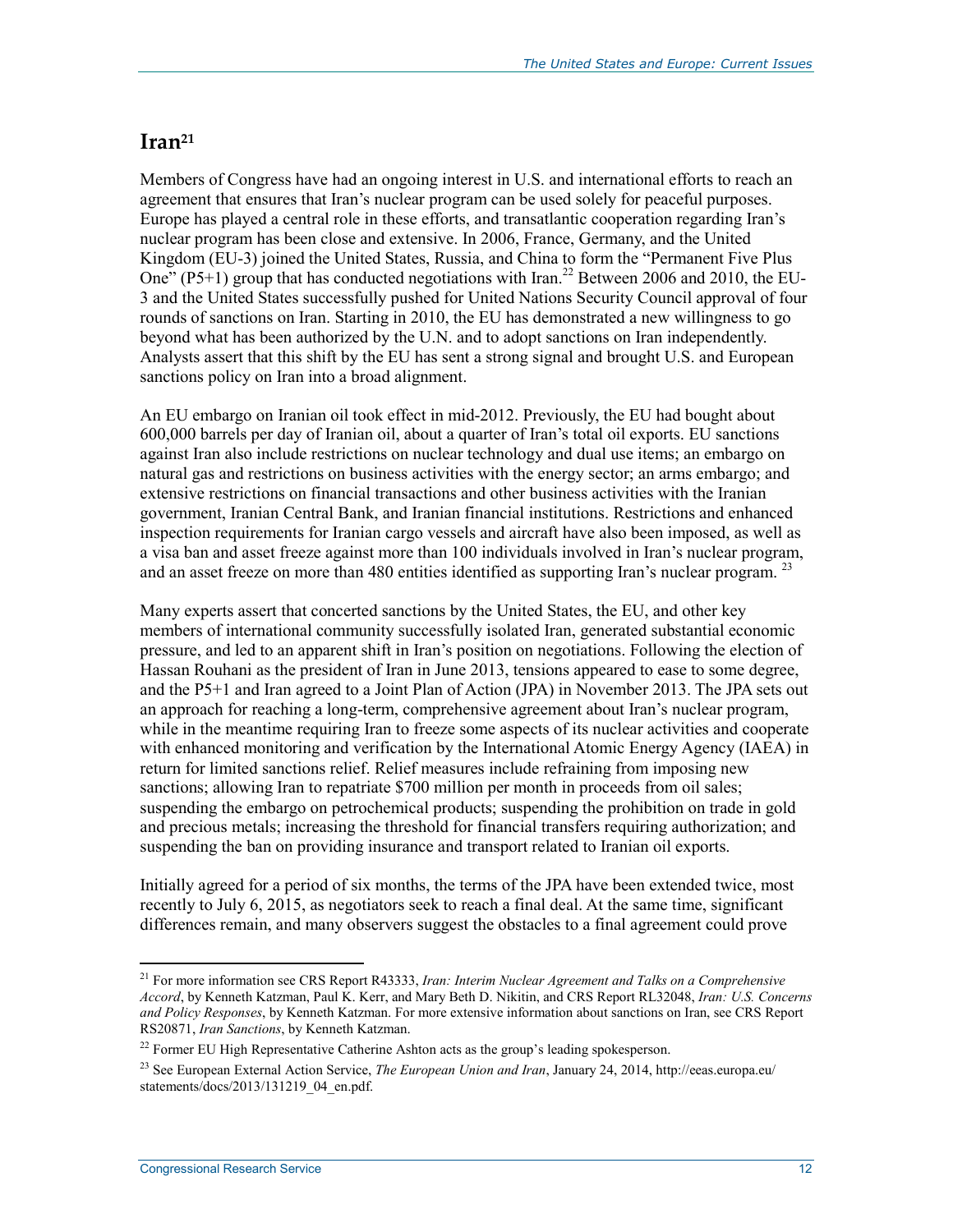difficult to overcome. Others remain concerned that a potential agreement might still leave Iran with the ability to develop a nuclear weapon, or that an accord might allow Iran to subsequently increase its regional power and influence. The EU-3 foreign ministers and EU High Representative have expressed their opposition to the prospect of any new U.S. sanctions being introduced at this stage of the negotiations, arguing that such a development could jeopardize the talks and fracture the international coalition that has made sanctions on Iran effective.<sup>24</sup>

#### **Israel and the Palestinians25**

The United States and the European Union, along with Russia and the United Nations Secretary-General's office, are members of the diplomatic quartet that has attempted to mediate a negotiated political settlement to the Israeli-Palestinian conflict. Like the United States, the EU advocates a "two-state" solution that results in a sustainable Palestinian state alongside a secure Israel. European officials have long considered the issue central to peace and stability in the region and have consistently urged greater U.S. engagement. The most recent round of talks concluded unsuccessfully in April 2014, and, following the most recent conflict between Israel and Hamas in July-August 2014 and various unilateral actions by Israeli and Palestinian leaders, the prospects for a negotiated settlement in the near-term appear remote.

Several developments in Europe's approach to the Israeli-Palestinian issue have fueled Israeli concerns about international "isolation" and diverged from U.S. Administration and Congressional views. In January 2015, Israeli Foreign Minister Avigdor Lieberman referred to growing European support for the Palestinians as Israel's top diplomatic challenge.<sup>26</sup> Sweden formally recognized a Palestinian state in October 2014, and the European Parliament and the national parliaments of France, Ireland, Portugal, Spain, and the United Kingdom subsequently passed non-binding resolutions in support of recognition. At the end of 2014, France and Luxembourg voted in favor of a United Nations Security Council draft resolution regarding some contentious Israeli-Palestinian issues that was opposed by the United States and was not ultimately adopted. $^{27}$  The UK and Lithuania abstained.

Israel has also shown concern about the prospect of reduced economic cooperation with the EU, the country's largest trading partner. These concerns could deepen in light of international public debates surrounding greater European recognition of Palestinian statehood, possible International Criminal Court investigations of Israelis' actions in the West Bank and Gaza Strip, and anticipated efforts by Palestinians and Arab states to propose another U.N. Security Council draft resolution. In July 2013, the EU prohibited funding to Israeli organizations operating in West Bank, East Jerusalem, or Golan Heights settlements, and there has been speculation that the EU might consider labeling products that originate in settlements.

<sup>&</sup>lt;sup>24</sup> Laurent Fabius, Philip Hammond, Frank-Walter Steinmeier and Federica Mogherini, "Give Diplomacy with Iran a Chance," *Washington Post*, January 21, 2015.

<sup>25</sup> For more information, see CRS Report RL33476, *Israel: Background and U.S. Relations*, by Jim Zanotti and CRS Report RL34074, *The Palestinians: Background and U.S. Relations*, by Jim Zanotti.

<sup>&</sup>lt;sup>26</sup> Andrew Rettman, "Israel: EU Support for Palestine Is 'Biggest Challenge," euobserver.com, January 5, 2015, https://euobserver.com/foreign/127093.

 $^{27}$  The draft resolution called for Israel to withdraw by 2017 from territories its military occupied in 1967 and set forth a 12-month timeline for establishing a two-state solution. See http://www.un.org/press/en/2014/sc11722.doc.htm.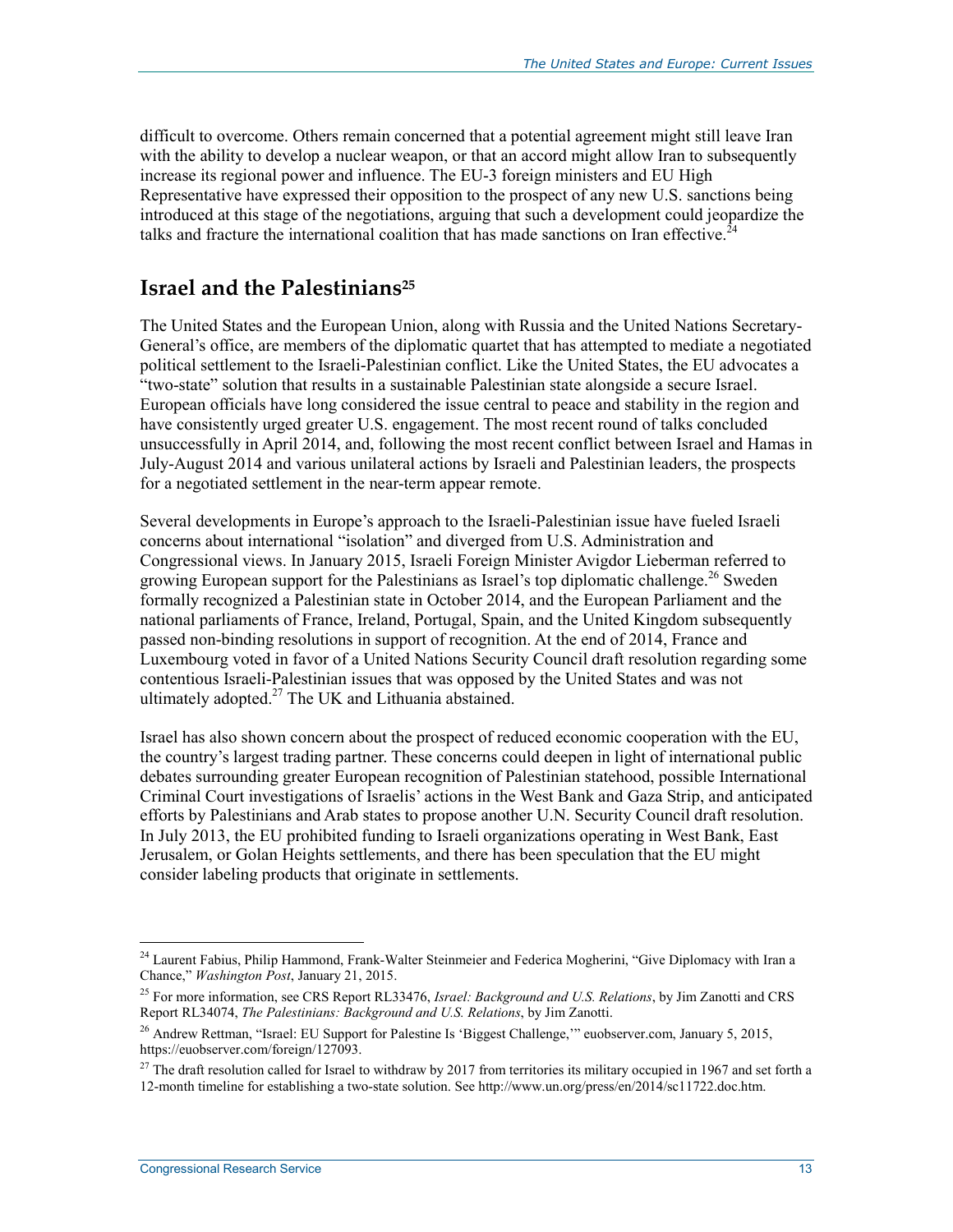Some analysts assert that such measures do not represent a significant economic threat to Israel. They maintain that that no European government supports boycotting Israel and that the EU is unlikely to take measures that substantially harm Israel's economy. After an internal EU paper was leaked in late 2014 regarding possible EU responses to Israeli actions in East Jerusalem, High Representative Mogherini said, "There's currently no question of sanctioning anybody. The question is rather how to motivate people to ... restart peace talks."<sup>28</sup> Various reports have indicated that the EU may be willing to provide financial incentives and even an upgrade in ties to both Israel and the Palestinians in the event of a successful peace agreement.<sup>29</sup>

#### **Economic Relations**

The United States and the European Union have the largest trade and investment relationship in the world. The relationship generates approximately \$5 trillion annually in total commercial sales and provides up to 15 million jobs in the United States and Europe.<sup>30</sup> Merchandise trade totaled approximately \$787 billion in 2013. U.S. and European companies are also the biggest investors in each other's markets. Since 2000, 56% of U.S. global investment has gone to Europe. In 2012, more than 70% of total foreign investment in the United States (approximately \$1.9 trillion) came from Europe. The total assets of European affiliates in the United States were approximately \$8.7 trillion in 2012, and U.S. corporate assets in Europe totaled over \$13 trillion. With the United States and the EU together comprising approximately 50% of global gross domestic product (GDP) by value and 40% in terms of purchasing power parity, the transatlantic economic relationship is also the world's most influential in terms of shaping standards and regulations. Historically, U.S.-EU cooperation has been the key force driving efforts to liberalize world trade.

#### **Proposed Transatlantic Trade and Investment Partnership**

Since July 2013, the United States and the EU have been in the process of negotiating a Transatlantic Trade and Investment Partnership (TTIP), a proposed "comprehensive and highstandard" free trade agreement intended to boost jobs and growth on both sides of the Atlantic.<sup>31</sup> Numerous studies have shown that reducing or eliminating remaining tariffs and non-tariff barriers to market access, such as differing regulations and standards, could provide a significant increase to U.S. and European GDP. Proponents additionally argue that harmonizing regulations and standards and jointly developing common rules in areas such as intellectual property rights, investment, and state-owned enterprises could allow the United States and the EU, rather than other countries such as China, to define global standards.

<u>.</u>

<sup>&</sup>lt;sup>28</sup> Andrew Rettman, "Mogherini Makes Light of Leaked EU Paper on Israel Sanctions," euobserver.com, November 18, 2014.

<sup>29</sup> Raphael Ahren, "EU Offers 'Unprecedented' Aid to Israelis, Palestinians for Peace Deal," *Times of Israel*, December 16, 2013.

<sup>30</sup> Daniel S. Hamilton and Joseph P. Quinlan, *The Transatlantic Economy 2014*, SAIS Center for Transatlantic Relations, Johns Hopkins University, http://transatlantic.sais-jhu.edu/transatlantic-topics/transatlantic-economyseries.htm.

<sup>31</sup> The seventh round of talks concluded in October 2014. See CRS Report R43387, *Transatlantic Trade and Investment Partnership (T-TIP) Negotiations*, by Shayerah Ilias Akhtar and Vivian C. Jones; and CRS Report R43158, *Proposed Transatlantic Trade and Investment Partnership (T-TIP): In Brief*, by Shayerah Ilias Akhtar and Vivian C. Jones.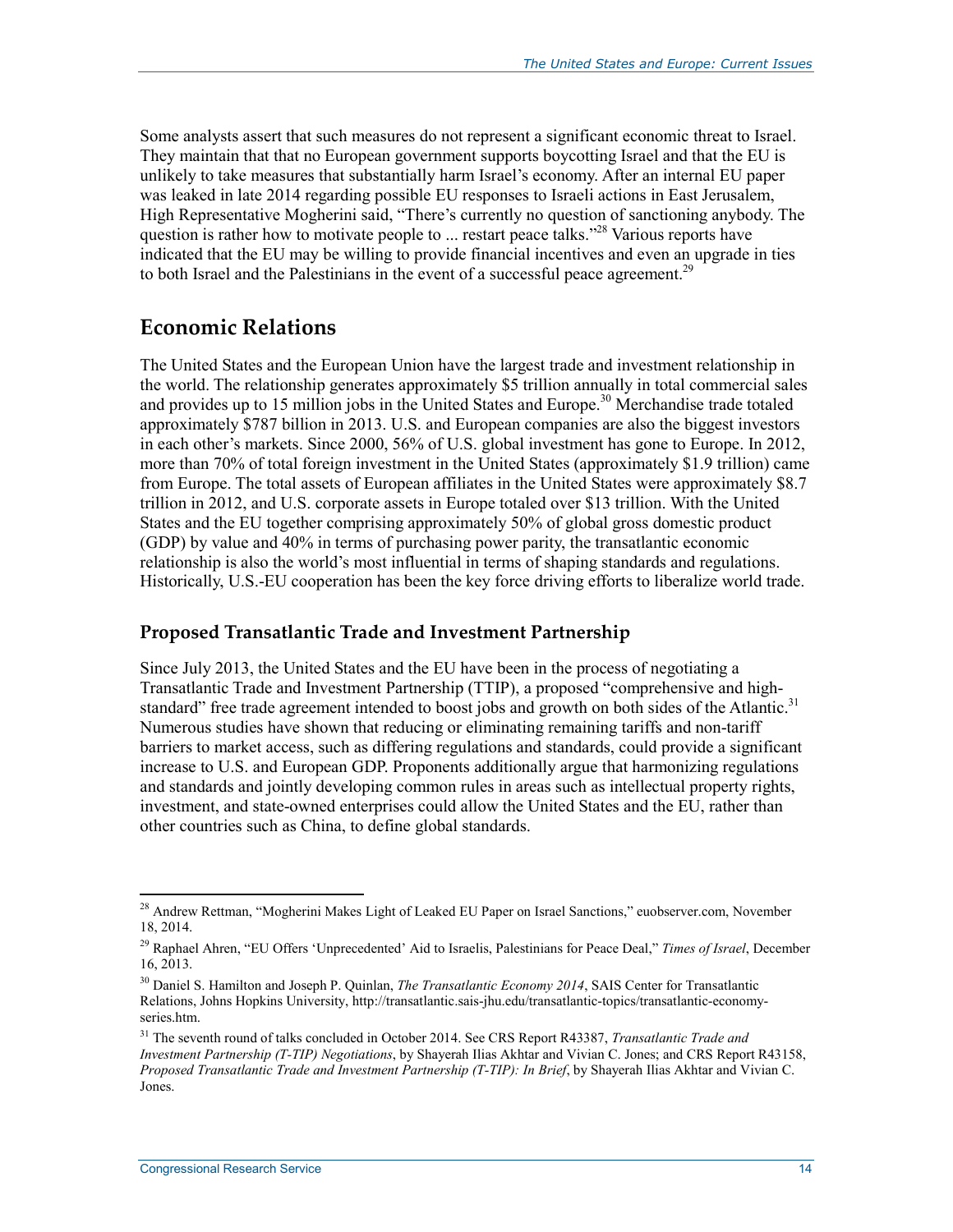The TTIP has become central to the U.S.-EU political relationship because many stakeholders have invested their hopes in the prospective agreement as a way to reaffirm the vitality of the broader transatlantic relationship. Conversely, there is a risk of wider fallout for the relationship if the negotiations fail to overcome contentious differences or if the agreement falls short of expectations. U.S. and EU officials hope to initial a draft agreement by the end of 2015, but critics have raised objections that could pose obstacles. Many observers assert that European political and public opposition to TTIP increased and became more organized during 2014. Skepticism centers largely on the proposed inclusion of provisions for investor-state dispute settlement, a mechanism that allows companies to take legal action against governments over claims of discrimination in favor of domestic firms or other unfair treatment. Although such provisions are regularly included in other investment treaties, critics in Europe argue that including the mechanism in TTIP could limit the EU's ability to implement regulations in a range of areas if corporations feel their investments are threatened. Many Europeans are also concerned about the possible effects of TTIP on issues such as data privacy and food labeling with regard to geographic protections of items such as Champagne, Black Forest ham, and Cornish pasties. On the U.S. side, Congress is considering whether to reauthorize Trade Promotion Authority (TPA), as requested by President Obama in July 2013. TPA is the time-limited authority that Congress uses to set trade negotiating objectives, establish consultation requirements, and have implementing bills for certain reciprocal trade agreements considered under expedited procedures. TPA legislation is widely, but not universally, viewed as necessary for U.S. passage of major reciprocal trade agreements.<sup>32</sup>

#### **Eurozone Stability and Growth**

From 2010 to 2012, the Eurozone crisis was the dominant issue in European politics, demanding much of the energy and attention of Europe's leaders.<sup>33</sup> Some observers reiterated long-standing doubts that the Eurozone, a monetary union without fiscal union, has a sustainable structure for a currency area. Many observers predicted that the crisis would force one or more countries to exit the euro. After prolonged and contentious debates, complicated by domestic political constraints and disagreements among the EU member states, leaders took a series of unprecedented steps attempting to stem the crisis. EU countries tightened fiscal rules, adopted reforms to strengthen the banking sector, and created sovereign rescue funds to provide emergency loans to member states. The European Central Bank (ECB) purchased sovereign debt of countries under pressure, devised incentives to encourage bank lending to households and the private sector, and offered low-cost loans to shore up the operations of European banks.

Many analysts observe that market confidence has improved considerably since 2013 and that conditions appear to have stabilized. At the same time, many analysts have doubts that the crisis is definitively over, arguing that crisis response measures have merely bought time by papering over deeper flaws. In numerous countries, observers question the effectiveness of national austerity efforts and economic reform programs given continued low growth, lagging

<sup>32</sup> See CRS Report IF10038, *Trade Promotion Authority (TPA)*, by Ian F. Fergusson

<sup>33</sup> For background information, see CRS Report R42377, *The Eurozone Crisis: Overview and Issues for Congress*, coordinated by Rebecca M. Nelson. The term "Eurozone" refers to the group of 19 EU member countries that use the euro as their common currency (Austria, Belgium, Cyprus, Estonia, Finland, France, Germany, Greece, Italy, Ireland, Latvia, Lithuania, Luxembourg, Malta, Netherlands, Portugal, Slovakia, Slovenia, and Spain). The other nine members of the EU have not yet adopted the euro, or have chosen not to adopt it (Bulgaria, Croatia, Czech Republic, Denmark, Hungary, Poland, Romania, Sweden, and the United Kingdom).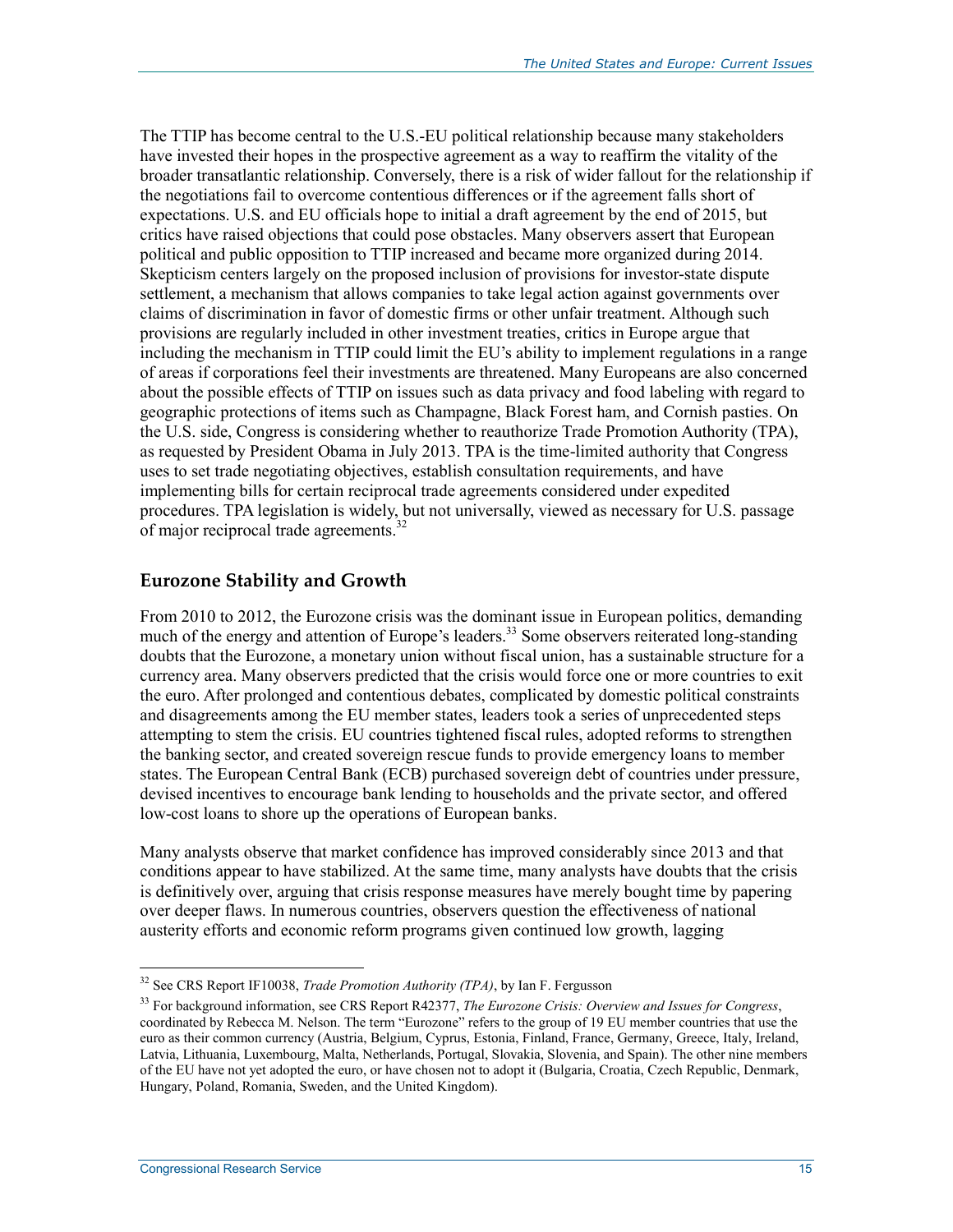competitiveness, and high unemployment. Forecasts predict economic growth for 2015 to be 1.4% in the EU and 1.1% in the Eurozone (compared to 3.3% in the United States).<sup>34</sup> Unemployment is expected to be 10% across the EU in 2015, and 11.2% in the Eurozone, with the figures considerably higher in much of southern Europe. A potential stand-off between the EU and the Syriza-led government in Greece over the terms of austerity and assistance also serves as a reminder of the potential triggers that could resurrect market unease. Some analysts have begun to warn about the prospect of long-term economic stagnation in Europe. In January 2015, the ECB announced that it would launch a massive stimulus program with the purchase of  $E1.1$ trillion (approximately \$1.23 trillion) of government and private bonds over a 19-month period starting in March.

Analysts had initially been concerned that the Eurozone crisis could act as a brake on U.S. growth, but these concerns have been mitigated by the U.S. economy moving ahead despite the continuing difficulties in Europe. Members of Congress may nevertheless have ongoing concerns about the effect of economic conditions in Europe for the U.S. and global economies, and for U.S. export, banking, and investment interests.

### **Privacy and Surveillance**

In 2013, press reports began surfacing about U.S. National Security Agency (NSA) surveillance programs in the United States and Europe created acute tensions in the transatlantic relationship. Among other allegations, the reports asserted that objects of U.S. spying included the EU offices in Washington, DC and the cell phone of German Chancellor Angela Merkel. The information was based on leaked, classified documents obtained from Edward Snowden, a former NSA contractor; and focused on operations allegedly conducted by the NSA and the UK's Government Communications Headquarters (the UK's signals intelligence agency). The reports raised serious concerns on both sides of the Atlantic about the extent of U.S. surveillance operations, the degree of involvement by European intelligence services, and the appropriate balance between promoting security and upholding privacy rights and civil liberties.

Some observers worry that the allegations have resulted in lasting damage to transatlantic trust, negatively affecting U.S.-European political, security, and economic ties. Many European leaders, EU officials, and European citizens were deeply dismayed by the reports and concerned that such operations could violate European privacy rights and civil liberties and compromise the security of European citizens' personal data. Criticism has been most pronounced in Germany, where disclosed NSA activities appear to have been broad in scope and the issue of government surveillance of private citizens evokes particularly strong feelings due to the legacy of domestic spying by the Nazi and East German regimes.

Many analysts point out that the fallout from the reports could have implications for U.S.- European cooperation on counterterrorism and data privacy by complicating negotiations about renewal of the SWIFT and passenger name record (PNR) agreements (in 2015 and 2019, respectively), as well as the proposed Data Privacy and Protection Agreement. In the European Parliament, the reports exacerbated long-standing objections to the SWIFT and PNR agreements and intensified MEPs' concerns about U.S. data protection safeguards and access to European citizens' personal data. In the aftermath of the reports, the European Parliament called for

<sup>&</sup>lt;u>.</u> 34 Economist Intelligence Unit, *Europe Regional Overview*, December 2014.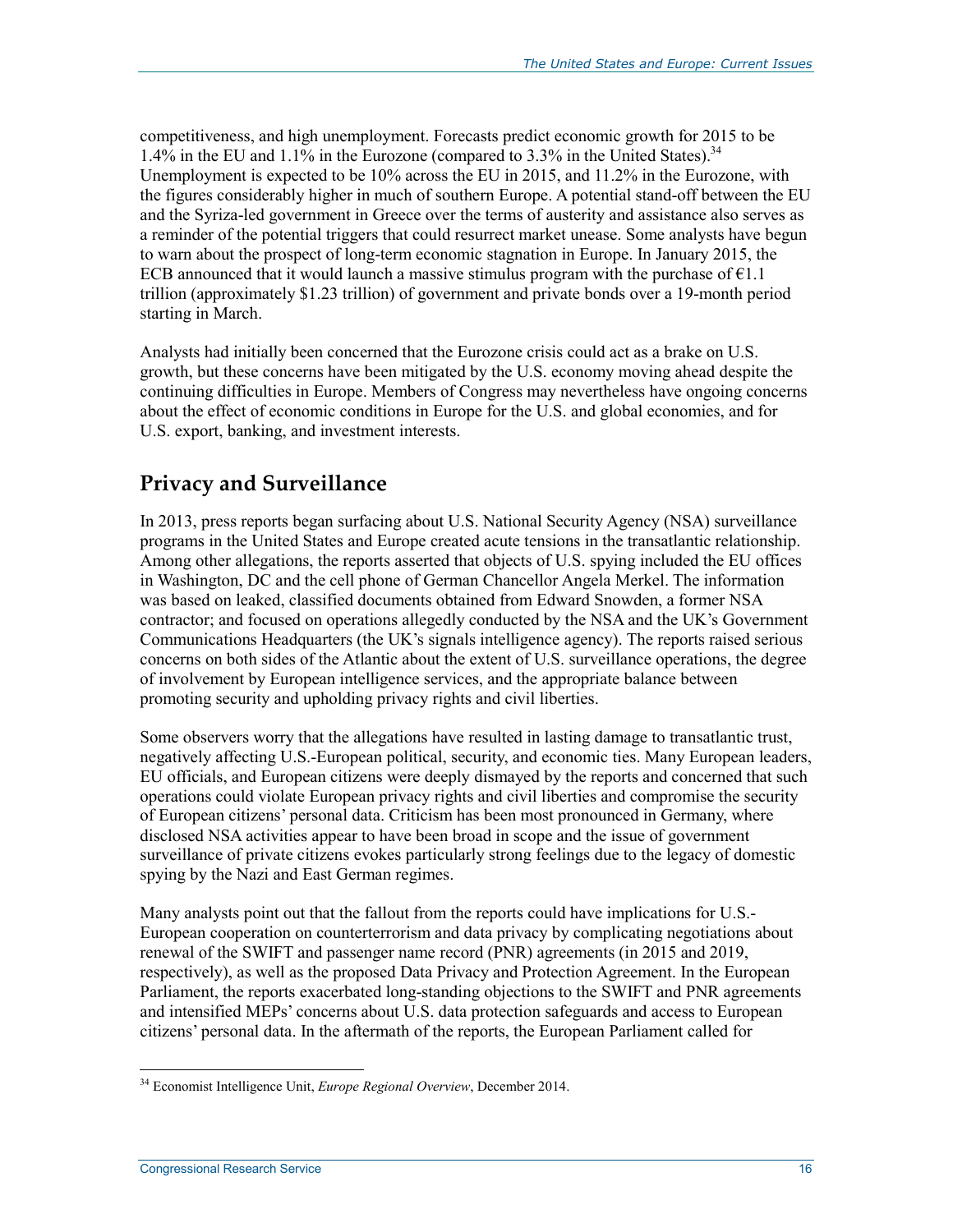suspension of the U.S.-EU Safe Harbor agreement that allows commercial data exchanges, and there have been suggestions that the purported U.S. surveillance activities may have a wider effect on economic relations, including with regard to negotiations on the proposed TTIP.

Other analysts argue that the purported U.S. surveillance operations remain a point of friction but that tensions have proven manageable and do not pose a sustained threat to the overall transatlantic relationship. Those holding this view contend that much of the outrage expressed by European leaders has been for domestic public consumption. They also note that while senior European officials may not have been familiar with the details of U.S. surveillance activities, many were well aware that their own security services conduct various surveillance operations and often work closely with U.S. intelligence services to help prevent terrorist attacks and other serious crimes in Europe. In addition, especially given the potential threat posed by the Islamic State and returning foreign fighters, officials indicate that cooperation between U.S. and European intelligence and security services has continued uninterrupted despite any loss of trust at the political level.<sup>35</sup>

#### **The Arctic**

The diminishment of Arctic sea ice has led to increased human activities in the Arctic and heightened interest in the region's future.<sup>36</sup> The Northern Sea Route along the Siberian coast of Russia and the Northwest Passage through Canada's northern archipelago are expected to become increasingly ice-free in coming years, potentially reducing costs and transit distances for commercial ships. Melting Arctic ice has implications for fisheries, tourism, scientific research, and resource exploration and may require development of new shipping safety regulations and maritime search and rescue capabilities. Increased human activities also create a greater risk of environmental damage.

The United States will take over the two-year rotating chairmanship of the Arctic Council in May 2015. Created in 1996, the Arctic Council has become the primary intergovernmental "high level forum" for cooperation in the Arctic region. It addresses a wide range of issues, including regional development, the environment, emergency response, climate change, and natural resource extraction.<sup>37</sup> The Council membership consists of the eight countries that have sovereign territory within the Arctic Circle: the United States (Alaska), Canada (currently chairing the Council), Russia, Norway, Denmark (by virtue of Greenland), Finland, Sweden, and Iceland.

Although the Arctic Council does not address security issues, the Arctic is viewed by many observers as a region of growing geopolitical significance. While experts have expressed conflicting views regarding the potential roles of military forces in the region, the coastal states have indicated, to varying degrees, a willingness to establish and maintain a military presence in the region. Five of the eight Arctic Council members are also members of NATO, but there is no consensus within the alliance that NATO has any role to play in the Arctic, and NATO does not

<sup>35</sup> Greg Miller, "Backlash in Berlin over NSA Spying Recedes as Threat from Islamic State Rises," *Washington Post*, December 29, 2014.

<sup>36</sup> See CRS Report R41153, *Changes in the Arctic: Background and Issues for Congress*, coordinated by Ronald O'Rourke.

<sup>&</sup>lt;sup>37</sup> There have been two legally-binding agreements negotiated under the auspices of the Arctic Council: a 2011 Agreement on Aeronautical and Maritime Search and Rescue and a 2013 Agreement on Marine Oil Pollution Preparedness and Response.